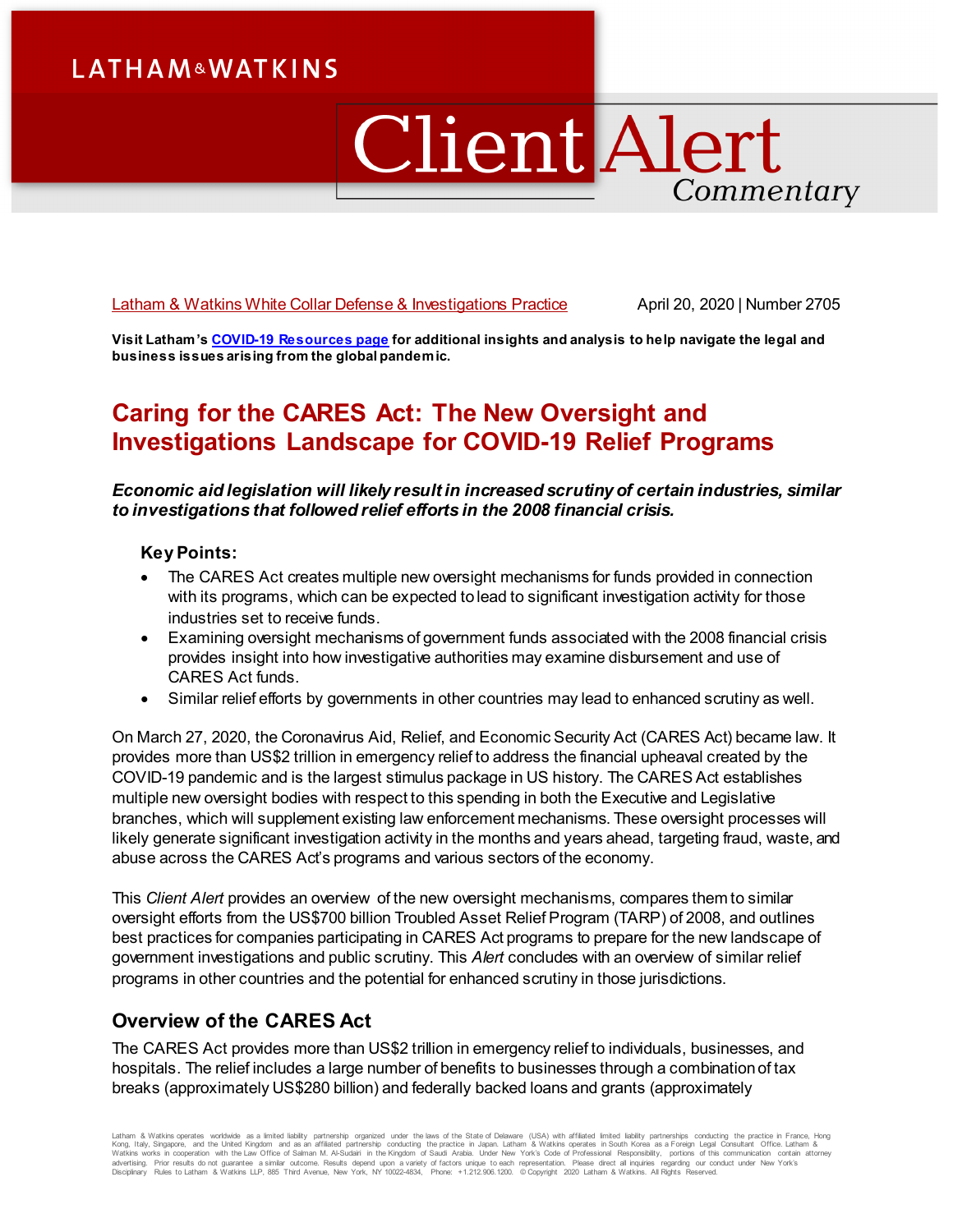US\$880 billion). Title IV of the CARES Act (titled Economic Stabilization and Assistance to Severely Distressed Sectors of the United States Economy) includes numerous provisions that provide relief to airlines, financial institutions, and other sectors critical to national security, and also sets aside roughly US\$500 billion in loans and other funding for corporations in these and other impacted industries. Additional measures in the CARES Act provide relief for workers and businesses generally, including by streamlining and increasing access to Small Business Administration (SBA) loans, providing tax credits to employers, and delaying certain income and payroll tax payments. The CARES Act also increases funding and regulatory flexibility for healthcare providers, providing US\$150 billion for states and local governments to respond to the pandemic, and another US\$100 billion for eligible healthcare providers.

To see more Latham & Watkins thought leadership on the CARES Act, clic[k here](https://www.lw.com/COVID19/CARESAct).

# **Oversight Mechanisms for CARES Act Funds**

The CARES Act sets forth three new mechanisms for oversight of funds provided in connection with the legislation:

- The Special Inspector General for Pandemic Recovery
- The Pandemic Response Accountability Committee
- The Congressional Oversight Commission

In addition, House Speaker Nancy Pelosi has announced the possible formation of a House Select Committee on the Coronavirus Crisis that may also provide oversight of funds received in connection with the CARES Act. These new oversight bodies supplement existing civil and criminal enforcement mechanisms, including Department of Justice (DOJ) enforcement of federal fraud statutes, and the mandates of financial regulators and other agencies to investigate and oversee activities within their respective areas of authority. For example, given the numerous relief provisions relating to federal tax rules, the Internal Revenue Service (IRS) has announced that it will aggressively investigate fraud associated with claims for CARES Act tax benefits.<sup>[1](#page-15-0)</sup>

The following section provides a roadmap of the new oversight mechanisms created by the CARES Act, together with additional government authorities that may also apply to CARES Act programs. (For a condensed summary of the CARES Act oversight mechanisms, see the Appendix.)

#### **Special Inspector General for Pandemic Recovery**

The Special Inspector General for Pandemic Recovery (SIGPR) is charged with conducting, supervising, and coordinating audits and investigations into the "making, purchase, management, and sale of loans, loan guarantees, and other investments made by the Secretary of the Treasury" under the CARES Act. $^{\text{2}}$  $^{\text{2}}$  $^{\text{2}}$ The SIGPR has a total budget of US\$25 million<sup>[3](#page-15-2)</sup> and broad authority, including under the powers and duties set forth in the Inspector General Act of 1978, to undertake investigations without the Secretary's approval, including issuing subpoenas, as well as making arrests and seeking arrest and search warrants without first obtaining authorization from the Attorney General.[4](#page-15-3) The SIGPR can also refer matters to the DOJ or other agencies for prosecution. The CARES Act provides for the SIGPR to operate for five years, terminating on March 27, 202[5](#page-15-4).<sup>5</sup>

The SIGPR must submit quarterly reports to Congress, as well as report to Congress any instances when information it seeks has been unreasonably refused or denied.<sup>[6](#page-15-5)</sup> In his signing statement, however, President Donald Trump indicated that his administration does not believe this requirement permits the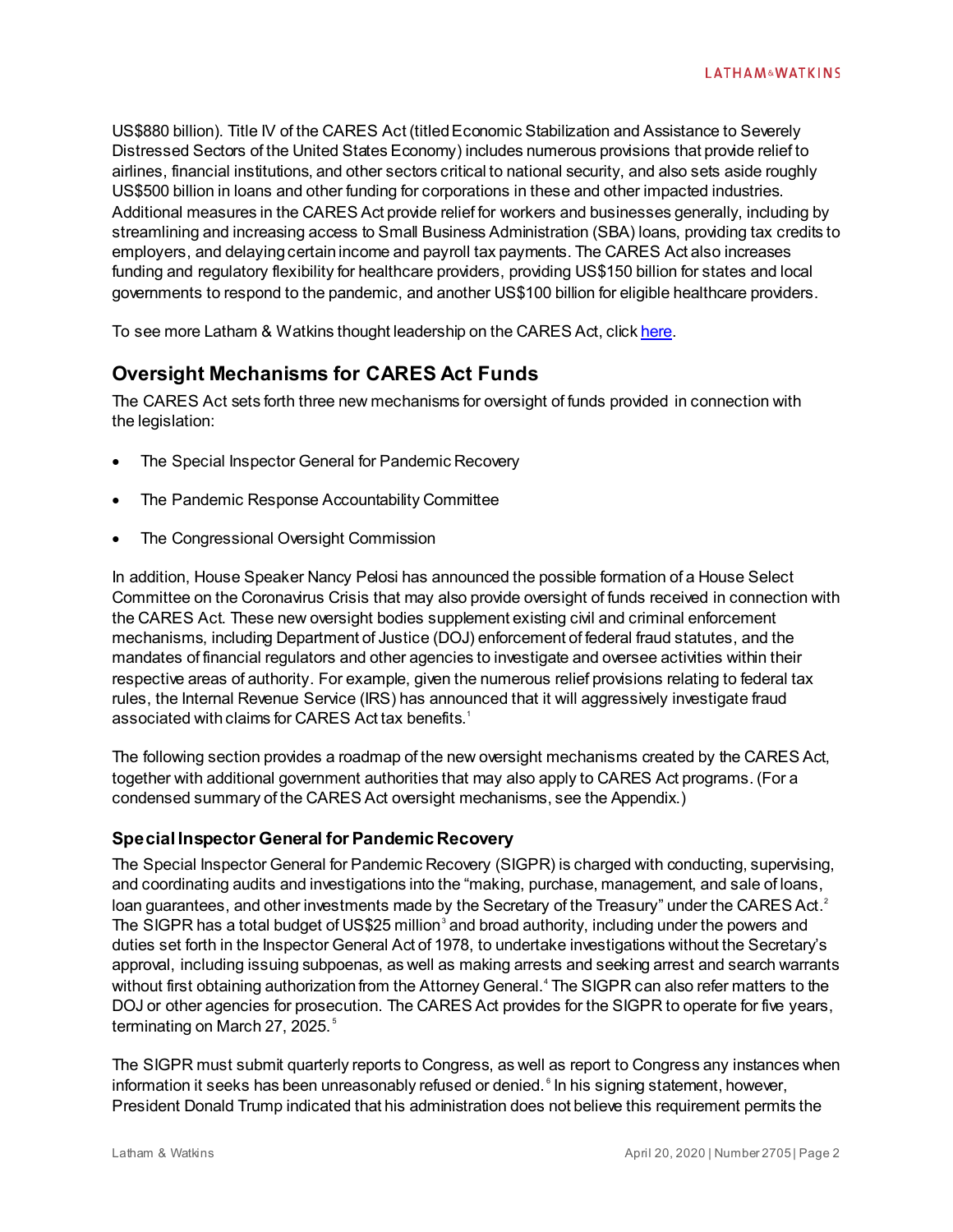SIGPR to issue reports to Congress without "presidential supervision," setting up the possibility of a future dispute over the SIGPR's reporting duties.<sup>[7](#page-15-6)</sup>

The role of the SIGPR requires appointment by the President, with the advice and consent of the Senate, of a candidate with integrity and demonstrated ability in auditing, accounting, financial analysis, law, management, public administration, or investigations.<sup>[8](#page-15-7)</sup> On April 6, 2020, President Trump nominated White House lawyer Brian D. Miller to serve as the SIGPR. $^{\circ}$ Miller previously served for nearly 10 years as the Inspector General of the General Services Administration.<sup>[10](#page-15-9)</sup>

#### **Pandemic Response Accountability Committee**

The Pandemic Response Accountability Committee (Committee) has oversight of all funds appropriated under the CARES Act, as well as any past or future COVID-19-related measures. It has broad authority to conduct investigations and audits aimed at preventing and detecting fraud, waste, abuse, and mismanagement, including as to private entities.<sup>[11](#page-15-10)</sup> For example, the Committee can hold public hearings<sup>[12](#page-15-11)</sup> and issue subpoenas (including for testimony of individuals in or outside the government). <sup>[13](#page-15-12)</sup> The CARES Act also grants the Committee powers and duties set forth in the Inspector General Act of 1978, such as the power to make arrests and seek arrest and search warrants. [14](#page-15-13) In addition, the Committee can refer matters to the DOJ for criminal or civil investigation.

The Committee was established to operate within the Council of Inspectors General on Integrity and Efficiency (Council), whose nine members (excluding the chair) will consist of the inspectors general of various federal agencies, including the Departments of Defense, Justice, and the Treasury.[15](#page-15-14) While the Council selected Glenn Fine to chair the Committee on March 30, 2020, President Trump recently removed Fine from his position as acting Inspector General for the Pentagon, rendering him ineligible to chair the Committee.<sup>[16](#page-15-15)</sup> The Council must also select an executive director (within 30 days) and a deputy executive director (within 90 days), in consultation with Congress.<sup>[17](#page-15-16)</sup>

The Committee must submit semiannual reports to Congress.<sup>[18](#page-15-17)</sup> It must also inform the appropriate congressional committees if requested information or assistance is "unreasonably refused or not provided."[19](#page-15-18) The CARES Act appropriates US\$80 million for the Committee's operations, plus almost US\$1[20](#page-15-19) million in additional funding to inspector general offices at agencies included in the Committee. $^\mathrm{20}$ The Committee will operate for five and a half years, terminating on September 30, 2025.<sup>[21](#page-15-20)</sup>

#### **Congressional Oversight Commission**

The Congressional Oversight Commission (Commission) is charged with supervising the government's implementation of Title IV of the CARES Act and assessing the effectiveness of congressional efforts to provide economic stability in light of the pandemic. [22](#page-15-21) The Commission has authority to take testimony, hold hearings, and otherwise receive evidence as it deems appropriate.<sup>23</sup> The Commission will include five members, including a chair chosen by the majority and minority leaders of both houses of Congress, and it must report to Congress every 30 days.<sup>[24](#page-15-23)</sup> The Commission does not have a set budget. Like the Committee, the Commission will terminate on September 30, 2025. [25](#page-15-24)

#### **House Select Committee on the Coronavirus Crisis**

On April 2, 2020, Speaker Pelosi announced the possible formation of the House Select Committee on the Coronavirus Crisis (House Select Committee), an oversight body that would be distinct and separate from the Congressional Oversight Commission created by the CARES Act.<sup>[26](#page-15-25)</sup> The House Select Committee's purpose would be to "ensure that the over US\$2 trillion that Congress has dedicated to this battle — and any additional funds Congress provides in future legislation — are spent wisely and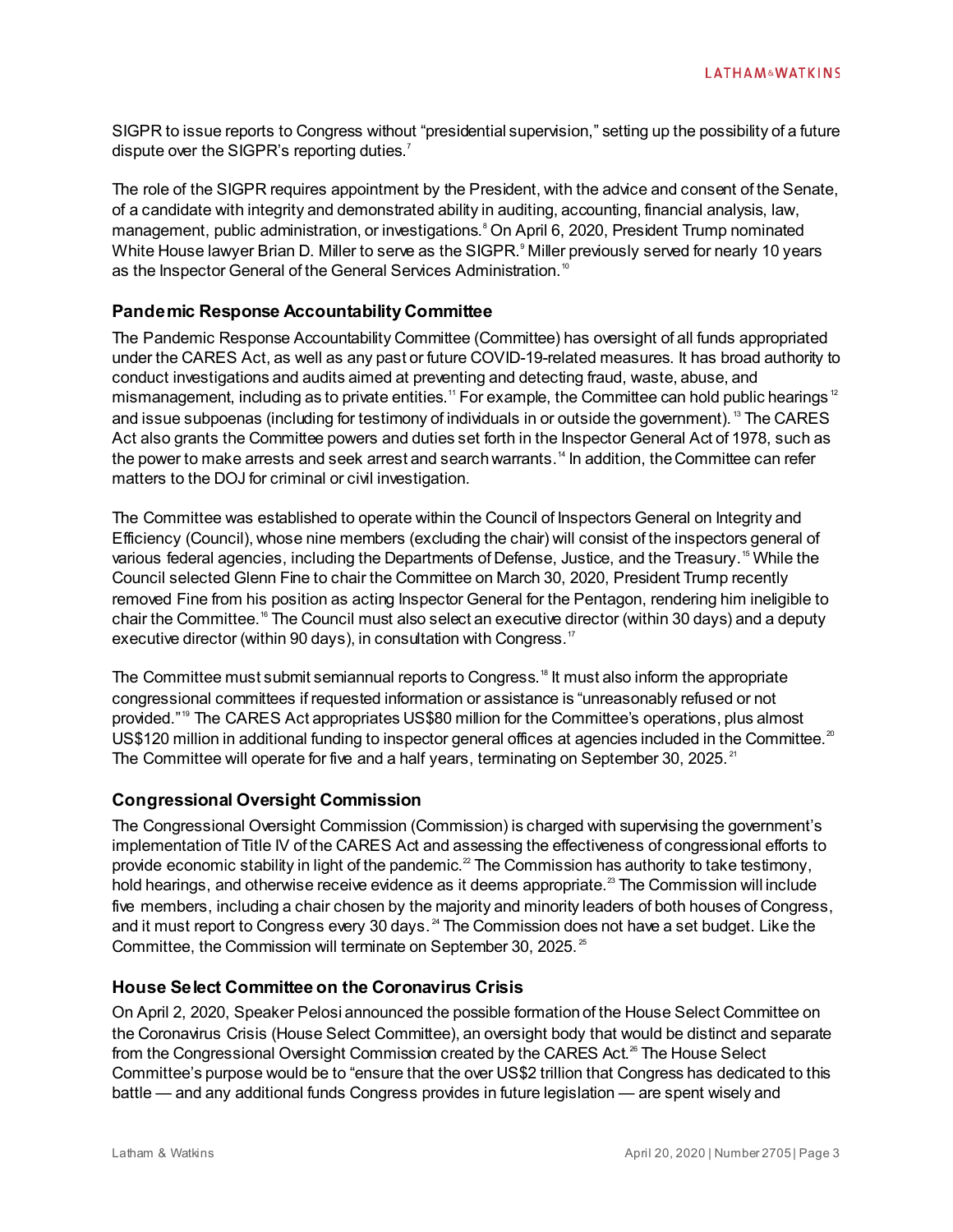effectively."<sup>[27](#page-15-26)</sup> The House Select Committee would be "empowered to examine all aspects" of the federal COVID-19 response and have subpoena power to carry out its oversight duties.<sup>[28](#page-15-27)</sup> Speaker Pelosi stated that the House Select Committee would be bipartisan and chaired by House Majority Whip Jim Clyburn. $^{\text{29}}$  $^{\text{29}}$  $^{\text{29}}$ 

#### **Existing Law Enforcement Authorities**

In addition to the oversight mechanisms described above, several federal agencies may be able to pursue fraud-related civil and criminal proceedings against individuals and entities believed to have engaged in misconduct in the course of receiving funds under the CARES Act.

For example, the DOJ may use existing wire and mail fraud statutes to prosecute defendants who allegedly engaged in fraud to receive CARES Act funds. In fact, the DOJ has already filed a wire fraud action against a company allegedly engaged in fraud related to COVID-19 vaccine kits.<sup>[30](#page-15-29)</sup> Though this action was not specifically tied to the CARES Act, the DOJ will likely bring similar wire or mail fraud actions against businesses receiving funds under the CARES Act. The DOJ has indicated that investigating and prosecuting COVID-19-related fraud is a top priority, and the Attorney General and Deputy Attorney General have encouraged whistleblowers to report COVID-19-related fraud and have directed all US Attorneys to appoint special coordinators to focus on identifying, investigating, and prosecuting COVID-19-related fraud.<sup>[31](#page-15-30)</sup>

The Securities and Exchange Commission (SEC) also has several enforcement mechanisms that it may use to bring actions against public companies and financial institutions that it believes have engaged in misconduct related to their activities involving receipt of CARES Act funds, including actions based on accounting fraud, misrepresentations in public filings, or other matters. Moreover, a number of industryspecific regulators, such as the Department of Health and Human Services, the Food and Drug Administration, the Department of Education, and the Department of Transportation, may use their regulatory authority to examine industry-specific businesses that receive CARES Act funds.

In addition, the federal government and private individuals have historically used the False Claims Act (FCA) to investigate and litigate actions against companies receiving money from the government. Such claims typically involve allegations that an entity submitted false statements or certifications to the government in exchange for payment. The FCA provides the government with broad investigatory powers and deputizes private individuals and entities to act as whistleblowers who pursue claims on behalf of the government (and such whistleblowers may collect a share of the recovery).  $\alpha$  The FCA imposes steep financial consequences for companies and individuals found liable for violations, including treble damages and civil penalties between US\$11,665 and US\$23,[33](#page-15-32)1 per false claim.<sup>33</sup> In 2019, the government recovered more than US\$3 billion in civil settlements and judgments from defendants under the FCA.<sup>[34](#page-16-0)</sup> That same year, the government initiated 146 new FCA cases, while private individuals brought 636 new FCA cases, known as *qui tam* actions.[35](#page-16-1) (By law, the government must investigate the allegations in the underlying *qui tam* case.) Given that FCA actions are often filed by former employees, the economic downturn and resulting layoffs may result in a marked increase in *qui tam* suits. In addition, FCA violations can lead to criminal prosecution and/or suspension and debarment proceedings, which can preclude a company from receiving government contracts for three years.

Further, the CARES Act provisions focusing on tax relief are likely to lead to audits and criminal tax enforcement by the IRS. In addition to providing an estimated US\$290 billion in direct relief to taxpayers in the form of tax rebates, the CARES Act also provides tax relief by loosening caps on interest deductions and operating losses (approximately US\$210 billion), offering payroll tax credits for businesses that retain workers at a loss (approximately US\$55 billion), and allowing employers to delay their 2020 payroll tax payments to 2021 and 2022 (approximately US\$12 billion), among other provisions.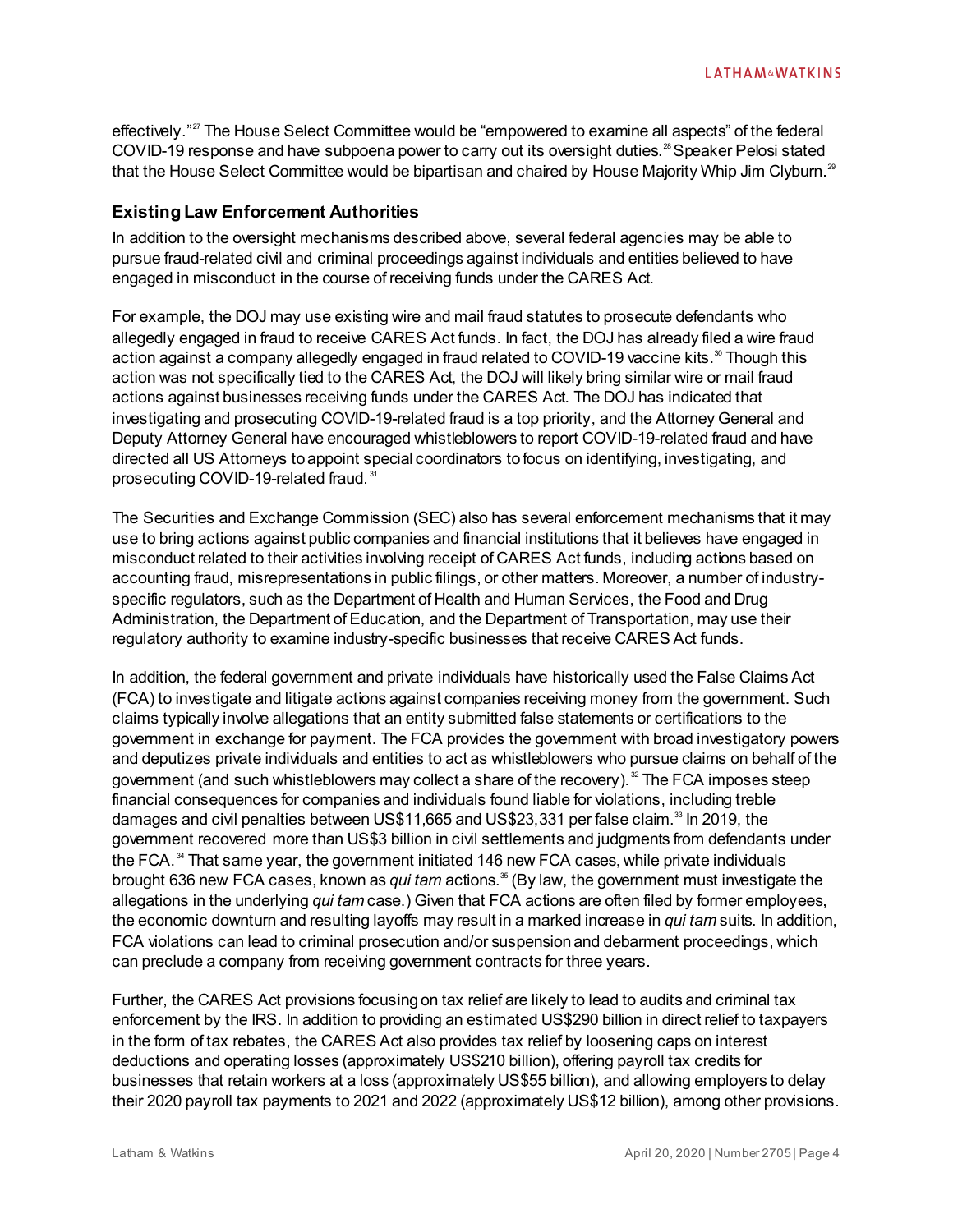Given the substantial dollar value of the tax-related relief, as well as the IRS' expedited approach to allowing tax refund claims and making advance payments to employers that anticipate claiming tax credits, the IRS is expected to significantly step up its enforcement focus in this area to prevent fraud. However, its efforts may be complicated by the recent depletion of the IRS workforce, $\frac{3}{6}$  as well as the impending cascade of expedited income tax refund claims and the delayed filing of 2019 tax returns to the new July 15, 2020, deadline. Since the IRS may not be able to scrutinize all filings up front — and the CARES Act prioritizes getting relief funds out into the system expeditiously — there may be more pointed retrospective scrutiny of claims by the IRS long after those claims were made. Enforcement is likely to be handled through civil examinations by the IRS and, in some instances, criminal investigations by the IRS Criminal Investigation division.

## **Comparisons to 2008 Financial Crisis Oversight**

Like the CARES Act, the Emergency Economic Stabilization Act (EESA) of 2008 — which was passed in response to the 2008 financial crisis and established TARP — included several oversight mechanisms, the most notable of which was the Special Inspector General for the Troubled Asset Relief Program (SIGTARP). The role of the SIGPR under the CARES Act seems to have been based in large part on the SIGTARP structure. Thus, looking to the work of the SIGTARP may serve as a helpful guide to understanding how government oversight under the CARES Act may function.

After more than 10 years in operation, the SIGTARP has generated a significant amount of investigative activity and enforcement referrals. The SIGTARP's focus has been the banks and financial institutions that were recipients of TARP funds. To date, the SIGTARP's audits and investigations have resulted in enforcement actions against 24 institutions and convictions of more than 380 individual defendants — 300 of whom received prison sentences — for bank fraud, securities fraud, mortgage fraud, money laundering, and other offenses. Between December 2008 and December 2019, the SIGTARP recovered US\$11 billion in penalties and restitution, including US\$900 million in fiscal year 2019 alone. Today, the SIGTARP is still actively investigating and referring matters for criminal prosecution.

The wide variety of conduct subject to criminal prosecution and enforcement actions demonstrates the SIGTARP's expansive reach. Not all of the SIGTARP's investigations and enforcement actions were ultimately related to the actual receipt of TARP funds. The SIGTARP also pursued some offenses that it uncovered in the process of evaluating TARP applications and certifications. Prominent SIGTARP matters have included:

- Investigation of executives at a bank that received US\$330 million in TARP funds for allegedly making the bank appear healthier than it was by concealing the total quantity of past-due loans on its books
- Investigation of a bank that allegedly made material misrepresentations to homeowners applying for lower interest rates under the Home Affordable Modification Program, which was established in 2009 to help homeowners during the financial crisis
- Prosecution of a bank's CEO for defrauding the bank's shareholders and misleading regulators, resulting in various fines and a 132-month prison sentence; the SIGTARP brought the prosecution in conjunction with the FBI's Omaha Division, the US Attorney's Office for the District of Nebraska, and the DOJ's Criminal Division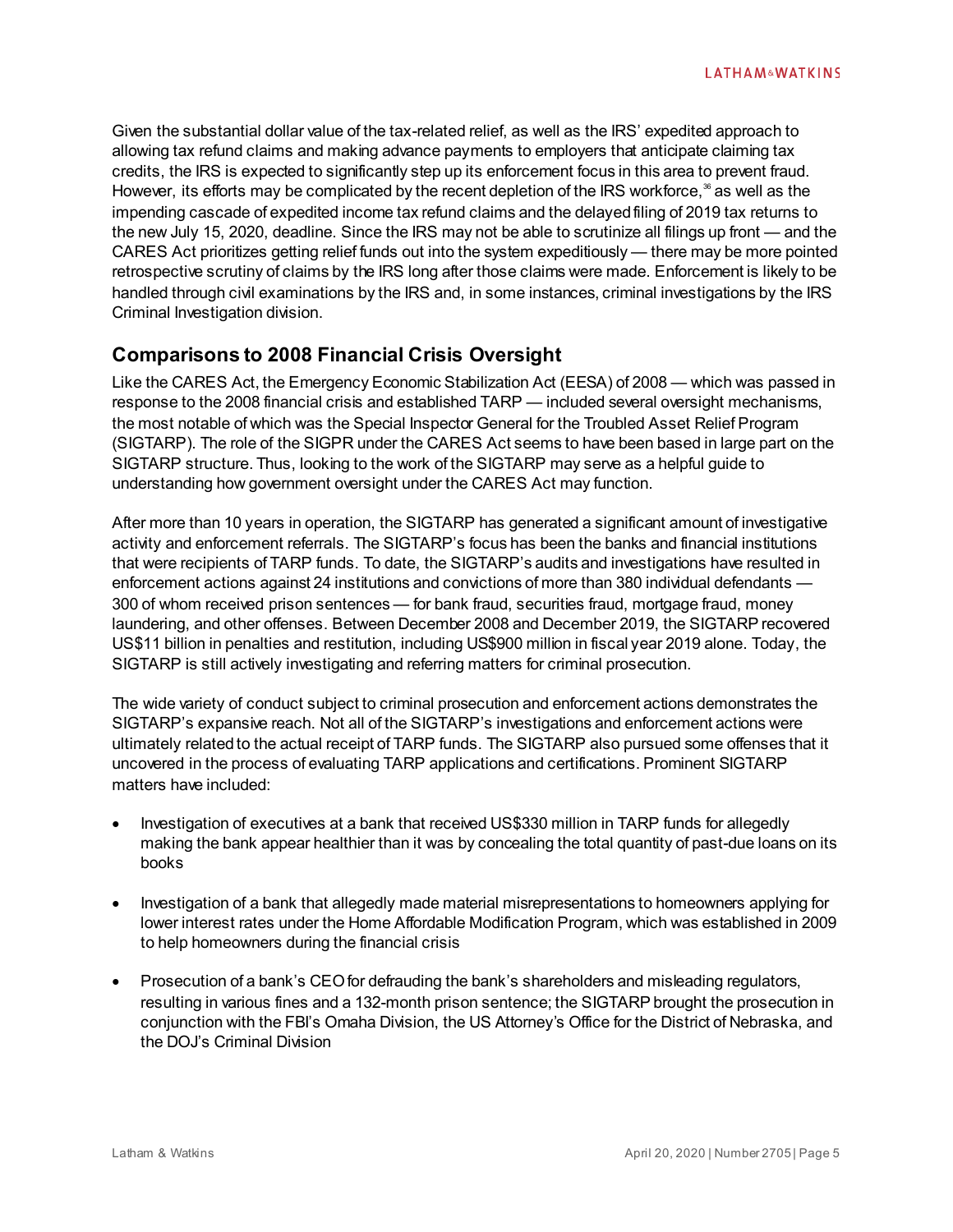• Investigation of an alleged 10-year fraud at a mortgage lender that involved submitting false financial information to, and overdrawing on, the lender's bank; although the fraud had no direct relationship with TARP, the SIGTARP uncovered it after the bank applied for TARP funds

The SIGTARP had a larger budget than that allocated to the SIGPR, with US\$50 million initially allocated to the former and US\$25 million to the latter. But one should not assume that the SIGPR's lower budget will mean that government oversight of CARES Act funds will be less intensive. If the SIGPR follows in the footsteps of the SIGTARP, then it is likely to harness its limited resources by working closely with the DOJ, the SEC, the IRS, and other federal agencies, as well as state authorities, in conducting investigations. Also, the SIGTARP's budget was renewed over the years, and it received funding from other government sources, <sup>[37](#page-16-3)</sup> which may also happen with the SIGPR over time.

Moreover, the Committee will undertake some of the CARES Act oversight that the EESA delegated to the SIGTARP. With US\$80 million of its own funding and similar investigative authority, the Committee may play a significant role in oversight of CARES Act funds. It remains to be seen whether the Committee and the SIGPR will work collaboratively to amplify each other's mandates, or if they will pursue separate agendas and potentially even compete in their oversight efforts.

The 2008 financial crisis and TARP also provide insights on the use of the FCA, as the federal government and private individuals used the FCA aggressively to target fraud related to the housing and mortgage crisis and government aid programs. For example, in 2014, the government obtained a record-setting US\$3.1 billion from settlements with financial institutions related to federally backed mortgages.<sup>[38](#page-16-4)</sup> Other fraud-related FCA actions stemming from the 2008 financial crisis and TARP<sup>[39](#page-16-5)</sup> included the DOJ's pursuit of criminal charges against individuals implicated in fraudulent schemes.<sup>[40](#page-16-6)</sup> Today the government and private individuals are likely to use the FCA similarly to investigate and litigate actions against companies receiving government funds under the CARES Act.

# **Potential Targets for Oversight Scrutiny Under the CARES Act**

Just as the financial services industry was subject to enhanced oversight by the SIGTARP and other bodies in the years following the 2008 financial crisis, those industries receiving funds and participating in programs under the CARES Act across various sectors of the economy can expect scrutiny as they seek, receive, and deploy relief funds. Indeed, given the broad oversight mandates of the SIGPR, the Committee, and the Commission (as well as the House Select Committee), even companies that do not directly receive federal funds, but interact with those that do, could come within this oversight scrutiny.

The following industries are poised to receive large amounts of funds under the CARES Act, which may trigger heightened oversight attention in the years to come.

#### **Healthcare**

Among other relief measures, the CARES Act appropriates US\$100 billion for the Public Health and Social Services Emergency Fund to reimburse healthcare providers for healthcare expenses or lost revenues attributable to COVID-19. [41](#page-16-7) The appropriation allows funds to be used on a pre-paid, prospective, or retrospective basis for surge capacity, construction of temporary structures, retrofitting facilities, property leases, supplies and equipment (including personal protective equipment), and testing supplies, as well as increased workforce and training. $^\mathit{42}$  $^\mathit{42}$  $^\mathit{42}$  Eligible healthcare providers include public, forprofit, and nonprofit entities that "provide diagnoses, testing, or care for individuals with possible or actual cases of COVID-19."[43](#page-16-9) For more information, see Latham's *Client Alert* [Expanded Medicare Payment](https://www.lw.com/thoughtLeadership/Expanded-Medicare-Payment-Policy-and-CARES-Act-Provide-Financial-Relief-for-Healthcare-Providers-and-Suppliers)  Policy and CARES [Act Provide Financial Relief for Healthcare Providers and Suppliers](https://www.lw.com/thoughtLeadership/Expanded-Medicare-Payment-Policy-and-CARES-Act-Provide-Financial-Relief-for-Healthcare-Providers-and-Suppliers).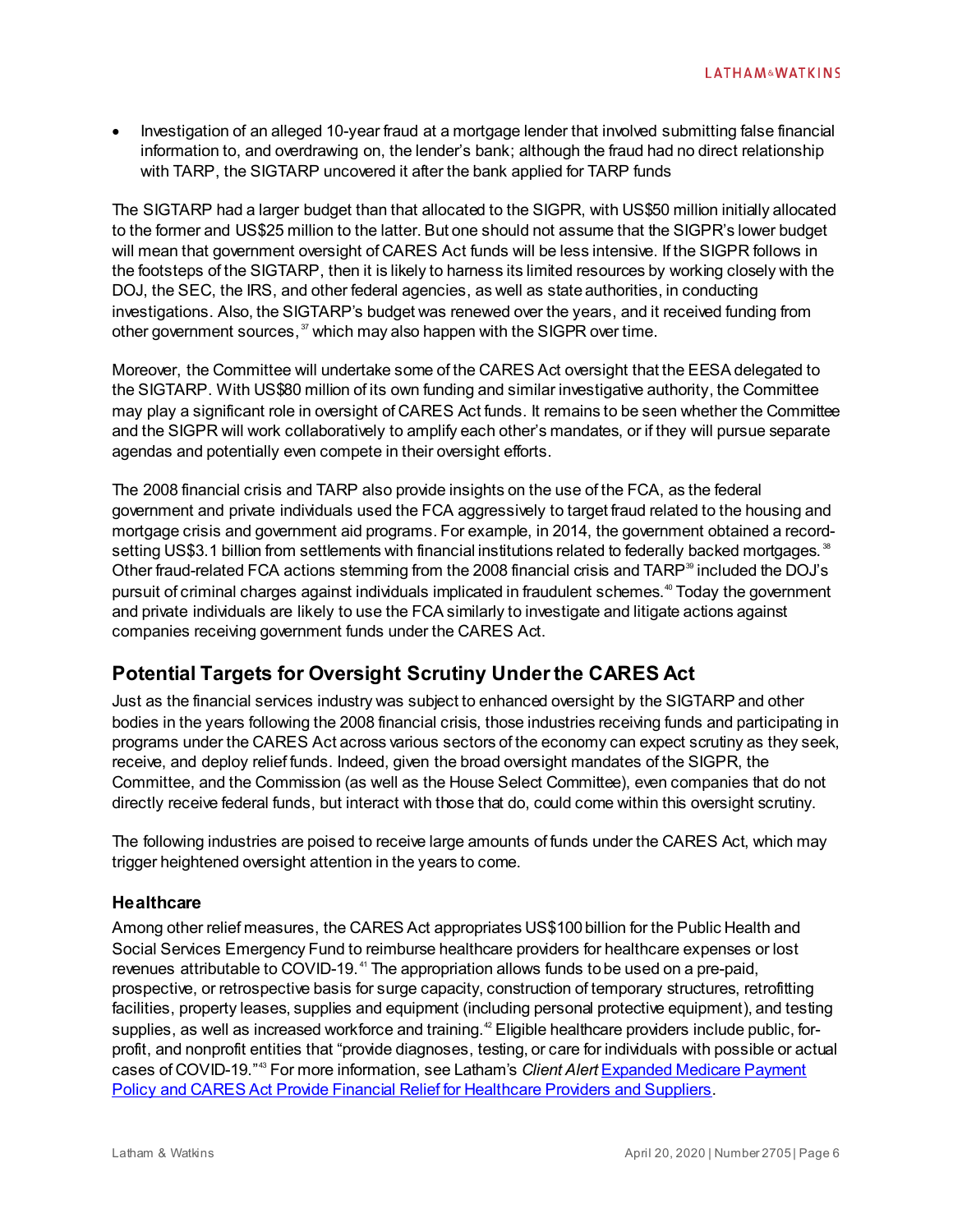#### **Air Carriers and Businesses Critical to National Security**

The CARES Act allocates certain funds for air carriers and other businesses critical to maintaining national security. Specifically, it provides for almost US\$50 billion in loans and loan guarantees, including (i) up to US\$25 billion for passenger air carriers, ticket agents, and certain other air-carrier-related businesses; (ii) up to US\$4 billion for cargo air carriers; and (iii) up to US\$17 billion for businesses critical to maintaining national security.<sup>[44](#page-16-10)</sup> The CARES Act also provides more than US\$30 billion in additional financial assistance to passenger air carriers, cargo air carriers, and airline contractors to be used exclusively for the continuation of payment of employee wages, salaries, and benefits to employees. [45](#page-16-11) For more information, see Latham's *Client Alert* [FAQs: Loan Programs for Larger Businesses Under Title IV](https://www.lw.com/thoughtLeadership/FAQs-Loan-Programs-for-Larger-Businesses-Under-Title-IV-of-the-CARES-Act)  [of the CARES Act.](https://www.lw.com/thoughtLeadership/FAQs-Loan-Programs-for-Larger-Businesses-Under-Title-IV-of-the-CARES-Act)

#### **Financial Services**

The CARES Act relies heavily on financial institutions to implement its loan and loan guarantee programs. For example, it provides that the Secretary of the Treasury should encourage the Federal Reserve to establish a program to provide financing to banks and other lenders to make direct loans. [46](#page-16-12) The CARES Act also expands SBA lending, and envisions that banks will play a significant role in distributing these funds, by providing authority to the Secretary of the Treasury and the SBA Administrator to authorize additional lenders to disburse funds.<sup>[47](#page-16-13)</sup> Even banks that have not previously participated in the SBA's general business loan (7(a) loans) program are eligible to participate in the Paycheck Protection Program (PPP) under the CARES Act.<sup>[48](#page-16-14)</sup> While the SBA's interim rule regarding the PPP indicates that lenders "will be held harmless for borrowers' failure to comply with program criteria," lenders administering the PPP loans are nonetheless responsible for reviewing borrowers' applications and verifying the eligible loan amount based on documentation the borrower submits. [49](#page-16-15) Such provisions relating to liability may shape the types of investigations the government may pursue in regard to financial services companies.

#### **Higher Education**

The CARES Act provides US\$14.25 billion for public and private universities to cover costs associated with their closure or significant changes to the delivery of instruction due to COVID-19. $^\mathrm{\scriptsize s}$  Institutions must use 50% of funds received under this program to provide emergency financial aid grants to students for expenses related to the disruption of campus operations. The CARES Act prohibits institutions from using the funds for payments to contractors providing pre-enrollment recruitment activities, endowments, or capital outlays for facilities related to athletics, sectarian instruction, or religious worship. $^{\mathfrak{sl}}$ 

#### **Food and Agriculture**

The CARES Act provides US\$49 billion for the food and agriculture sector, including funding for crop and livestock producers, nutrition assistance, and support for local producers. This includes a US\$9.5 billion disaster relief program within the Department of Agriculture to provide "support for producers impacted by the coronavirus,"<sup>[52](#page-16-18)</sup> as well as US\$14 billion to increase the borrowing authority of the Farm Bill's Commodity Credit Corporation, which funds specialty programs such as Price Loss Coverage, Dairy Margin Coverage, and the Market Facilitation Program.<sup>53</sup>

#### **Supply Chain and Logistics**

The CARES Act provides broad funding for businesses that supply products and services that support the federal government's response to the pandemic. This includes US\$1 billion for purchases under the Defense Production Act, which could be relevant to companies involved in supply chain and logistics for a number of industries.<sup>[54](#page-16-20)</sup> Such funding is in addition to funding earmarked for the medical device manufacturing supply chain and air transportation.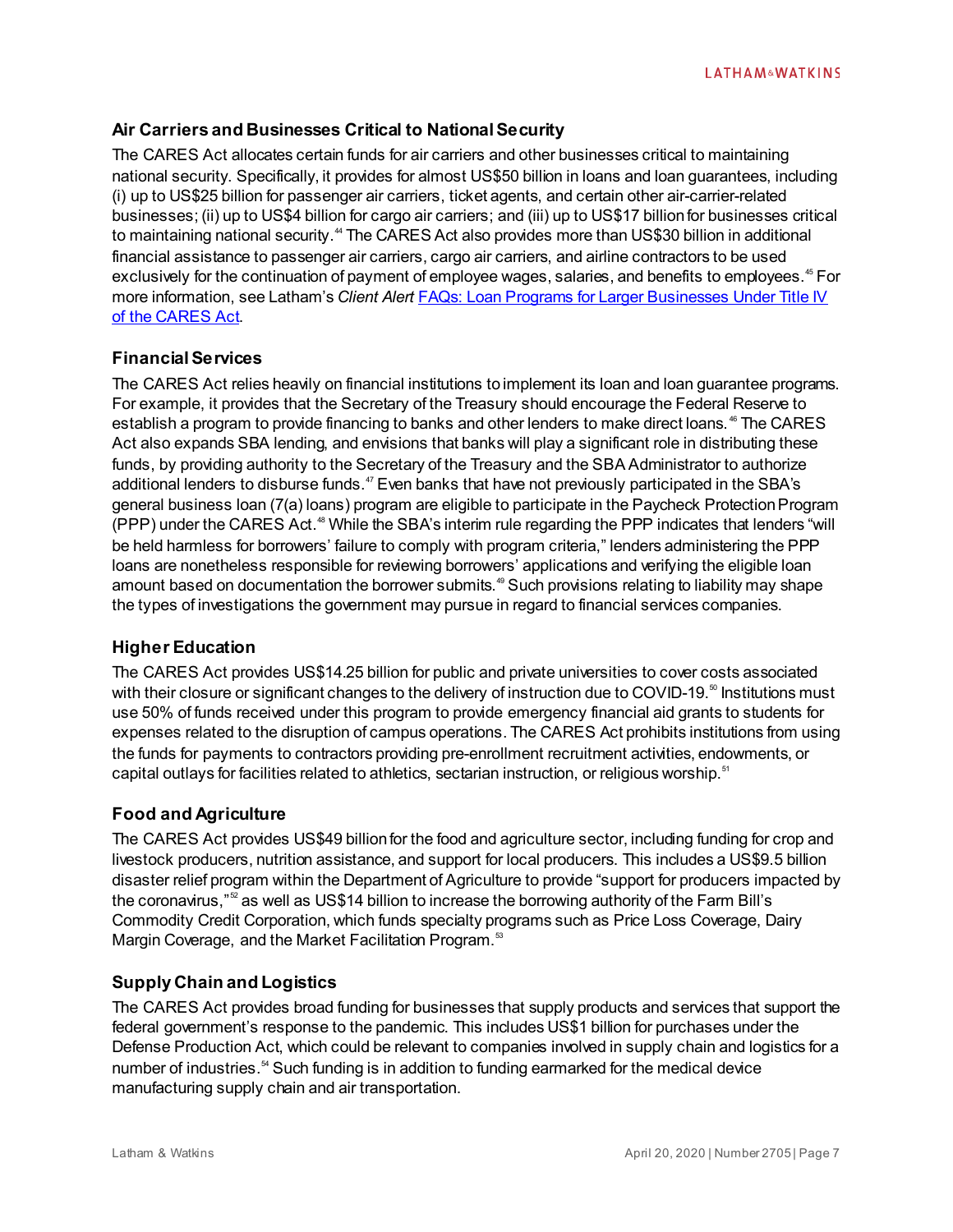#### **Small and Mid-Sized Businesses in All Industries**

The CARES Act makes more than US\$350 billion available to eligible small business concerns to streamline and increase their access to the SBA's 7(a) loans under the PPP and economic injury disaster loans (EIDLs) and related grants.<sup>[55](#page-16-21)</sup> These loan programs are only available to certain eligible businesses that qualify as small — typically businesses with fewer than 500 employees, although the CARES Act provides certain exceptions.<sup>[56](#page-16-22)</sup> In determining size, the CARES Act and related guidance still require businesses to comply with the SBA's affiliation rules, which require businesses to calculate the number of employees by taking into account the employees of the business and the employees of its affiliates. In applying for SBA loan programs under the CARES Act, businesses certify that they are eligible and meet the size restrictions of these programs. The PPP also requires applicants to make a number of other certifications regarding the need for the loan funds, the accuracy and truthfulness of information submitted with the loan application, and the use of funds. For more information, see Latham's *Client Alert* [FAQs: Small Business Loans Under the CARES Act.](https://www.lw.com/thoughtLeadership/FAQs-Small-Business-Loans-Under-the-CARES-Act)

The CARES Act also made more than US\$454 billion available for programs or facilities to be established by the Board of Governors of the Federal Reserve System (Federal Reserve).  $\sigma$  The Federal Reserve recently announced details regarding the terms and conditions of two Main Street lending facilities to support small and mid-sized businesses that were "in good financial standing" prior to the pandemic, which will be funded by a portion of the US\$454 billion.<sup>88</sup> Additional programs or facilities may be established in the months ahead. For more information, see Latham's *Client Alerts* [FAQs: Loan Programs](https://www.lw.com/thoughtLeadership/FAQs-Loan-Programs-for-Larger-Businesses-Under-Title-IV-of-the-CARES-Act)  [for Larger Businesses Under Title IV of the CARES Act](https://www.lw.com/thoughtLeadership/FAQs-Loan-Programs-for-Larger-Businesses-Under-Title-IV-of-the-CARES-Act) an[d FAQs: Federal Reserve's Main Street](https://www.lw.com/thoughtLeadership/faqs-federal-reserve-main-street-lending-facilities-for-small-and-mid-sized-businesses)  [Lending Facilities for Small and Mid-Sized Businesses](https://www.lw.com/thoughtLeadership/faqs-federal-reserve-main-street-lending-facilities-for-small-and-mid-sized-businesses).

#### **Private Equity and Venture Capital Firms and Portfolio Companies**

Members of Congress, including Speaker Pelosi, have suggested that private equity and venture capital-backed businesses should be eligible to receive CARES Act funds.<sup>[59](#page-16-25)</sup> Exactly which funds may be available to these types of businesses, however, has been hotly debated both pre- and post-CARES Act, with the debate in large part focused on what requirements these types of businesses would have to meet to satisfy eligibility requirements for certain loan programs. While most private equity and venture capitalbacked businesses are not currently specified as recipients of CARES Act funds, they could be poised to receive funds from CARES Act programs, including (i) the approximately US\$350 billion set aside for loans to small businesses,  $^{\circ\circ}$  depending on their eligibility under applicable affiliation rules, and (ii) the US\$454 billion set aside for programs or facilities the Federal Reserve recently established, as discussed above, or additional programs or facilities that may be established by the Federal Reserve in the months to come, subject to any eligibility requirements the Federal Reserve sets for businesses to participate in these programs. [61](#page-16-27) For more information about the eligibility requirements for small business loans under the CARES Act, see Latham's *Client Alert* [FAQs: Small Business Loans Under the CARES Act.](https://www.lw.com/thoughtLeadership/FAQs-Small-Business-Loans-Under-the-CARES-Act)

# **Preparing for Enhanced Oversight and Scrutiny**

As the programs discussed above indicate, various sectors of the economy may now receive relief funds or participate in programs under the CARES Act, which may subject them to oversight. Companies applying for and receiving funds or other benefits can take certain steps now to prepare for oversight audits and investigations and the enhanced public scrutiny they may face in the future. Depending on a company's circumstances and the particular CARES Act program at issue, prudent steps may include any or all of the following:

• **Internal Oversight.** Establish a responsible person or committee to oversee the company's application for and management of relief funds, and consider whether that responsibility will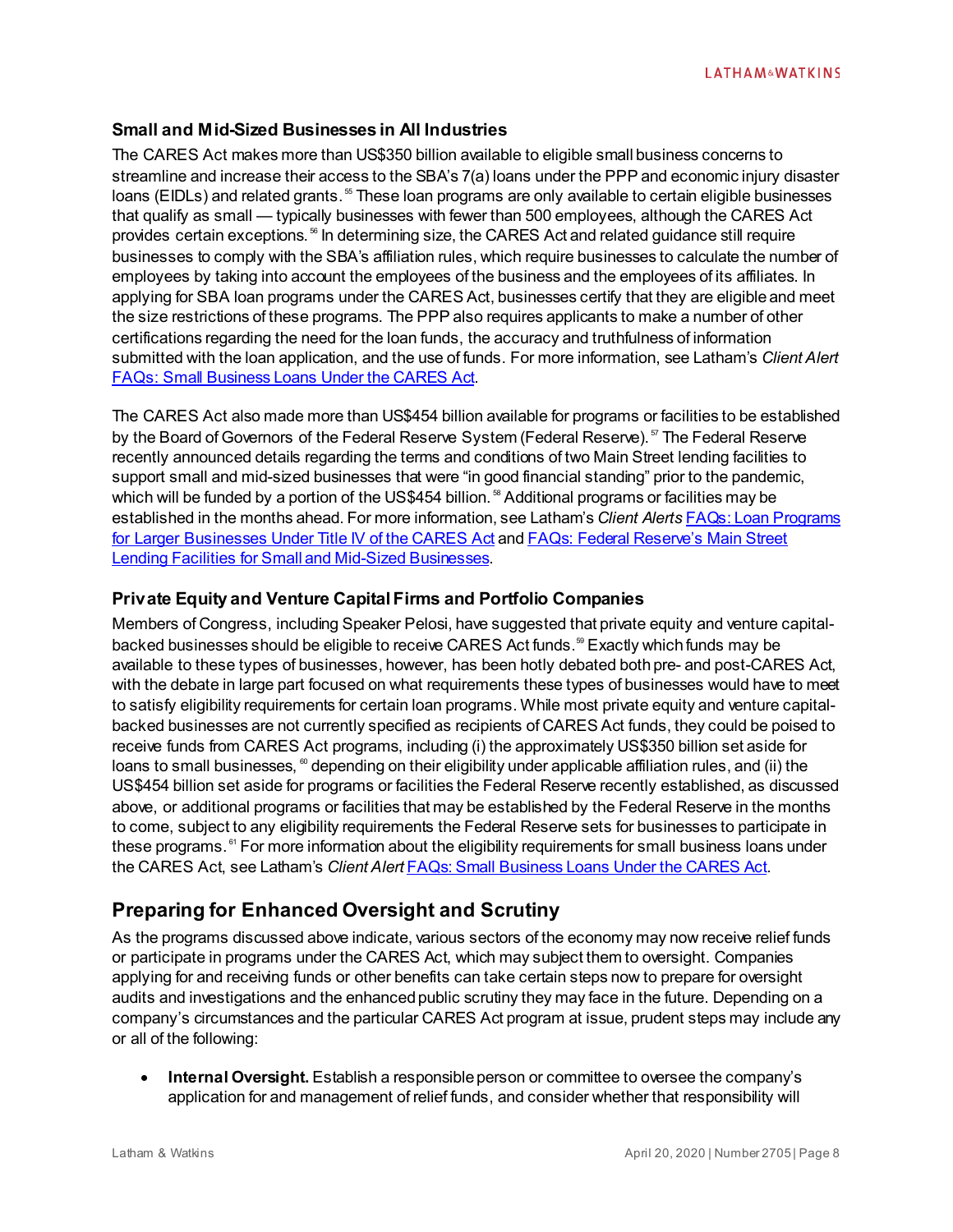reside with senior management, the board of directors, or a specially appointed committee. The role of the person/committee should include determining if additional compliance programs, such as trainings and updates to internal business operating procedures, may be necessary to ensure compliance with the CARES Act, and creating specific plans for the use of relief funds that outline steps for complying with any specific statutory restrictions imposed on companies that accept relief funds under the relevant provisions of the CARES Act. It may also be prudent to segregate relief funds to the extent possible, in order to enhance auditing and risk controls, while keeping in mind that cash is fungible, and therefore a company could potentially be investigated or questioned based on its use of other sources of funds while in possession of relief funds.

- **Documentation and Record-Keeping.** Maintain and enforce a document retention policy for communications and information relating to CARES Act funds or programs, and keep organized files of any relevant materials in order to facilitate responding to requests for information from the SIGPR, the Committee, or congressional oversight bodies. Such materials should include documentation demonstrating that the company meets the criteria for receiving relief funds or benefits, supporting the company's certifications made in connection with applying for and receiving funds, and showing how the company has used relief funds, including compliance with any restrictions on the use of funds. Keep in mind that certain programs under the CARES Act may require companies to provide such documentation in order to be eligible for benefits like loan forgiveness under the PPP.
- **External Communications.** Proceed cautiously and diligently in responding to requests for information relating to CARES Act funds or programs, in consultation with counsel when appropriate, in order to provide accurate and timely information. All communications with the SIGPR, the Committee, and congressional bodies, as with other government officials, may be subject to federal statutes that criminalize false statements made to federal officials in connection with official matters. Requests from the CARES Act oversight bodies should be treated with the same diligence as requests from other regulators and law enforcement agencies. Unintentionally incorrect or incomplete responses could raise questions that give rise to a further investigation, as occurred with some financial institutions engaging with the SIGTARP.<sup>[62](#page-16-28)</sup> Also, review all company statements, press releases, and disclosures to avoid comments that could inadvertently cast a negative light on the company's use of relief funds or participation in CARES Act programs.

In sum, companies will be well-served by devoting the resources necessary to demonstrate compliance with CARES Act requirements and to respond effectively to oversight inquiries.

### **Global Perspectives**

Outside the US, other governments are also taking steps to address the financial uncertainty caused by COVID-19. Those governments may scrutinize the use of their relief funds as well.

#### **United Kingdom**

The United Kingdom has enacted an array of programs aimed at addressing all sectors of the economy, from large corporations to small and medium-sized enterprises (SMEs) to individuals. Larger corporations will be able to take advantage of the COVID-19 Corporate Financing Facility, under which the UK government will purchase newly issued commercial paper from eligible companies, as well as the Coronavirus Large Business Interruption Loan Scheme, which provides government-guaranteed bank loans. SMEs may look to the Coronavirus Business Interruption Loan Scheme for government-backed bank loan assistance in weathering the economic impacts of the coronavirus on their businesses. In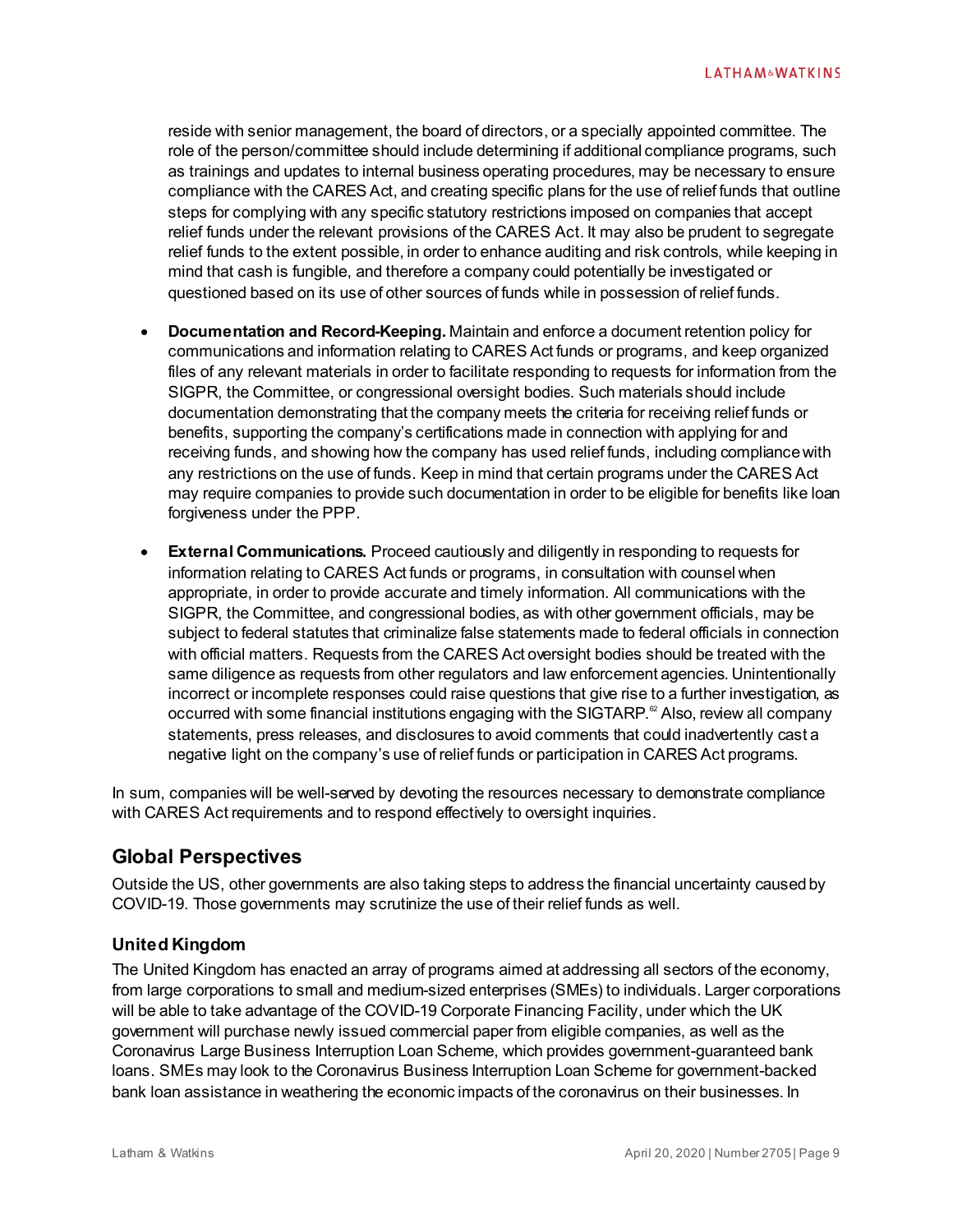addition, certain sector-specific initiatives, such as the Retail and Hospitality Grant Scheme, as well as cross-market programs, provide business rate holidays, statutory sick pay relief, and certain tax deferrals. For information on the full range of UK schemes, available as of April 5, 2020, see Latham's *Client Alert* [COVID-19: Key UK Business Measures —Current State of Play](https://www.lw.com/thoughtLeadership/covid-19-key-uk-business-measures-current-state-of-play).

The UK has not created any bespoke functions to address abuses of these programs. Instead, the investigation and enforcement of any violations will be addressed by existing agencies, meaning Her Majesty's Revenue & Customs; the National Crime Agency (and associated police forces); the Serious Fraud Office, with respect to criminal offenses; and the Financial Conduct Authority, the Prudential Regulatory Authority, the Financial Reporting Council, the Information Commissioner's Office, and the Competition and Markets Authority, with respect to regulatory supervision and enforcement. Each of those regulatory agencies has issued some form of guidance as to their expectations in respect to the pandemic; $<sup>63</sup>$  $<sup>63</sup>$  $<sup>63</sup>$  in contrast, none of the criminal agencies has thus far provided any situation-specific</sup> guidance on their approach to enforcement of COVID-19-related offenses, and it must be assumed that their approach will be in line with existing operating models.

#### **European Union**

The European Union has introduced a broad range of measures through the EU budget and the European Investment Bank. These have included the Coronavirus Response Investment Initiative that has made €37 billion available to SMEs and labor markets,<sup>∝</sup> and the Temporary Support to mitigate Unemployment Risks in an Emergency (SURE) program, which makes €100 billion available to EU Member States to cover the costs of short-time work schemes.<sup>[65](#page-17-1)</sup> Separately, the European Central Bank established the Pandemic Emergency Purchase Programme (PEPP), which is a €750 billion private and public sector asset purchase program designed to stimulate economies. The European Central Bank also increased its risk tolerance so that higher-risk organizations and entities, such as the Greek government, could take advantage of its programs, and loosened capital requirements on banks, allowing them to lend more. [66](#page-17-2)

#### **China**

The Chinese government has carried out comprehensive economic incentive policies in response to the pandemic, including pandemic control credit funds and interest subsidies, tax preferential treatment, and cross-border financing convenience. In early February, the People's Bank of China (PBOC) set aside CNY300 billion (US\$43 billion) for a pandemic control credit fund and interest subsidy for "pandemic control related backbone companies," namely companies that make drugs, medical devices, and other necessities and essentials. The fund is provided under the oversight of the Ministry of Finance of the People's Republic of China (MoF) and its local supervision bureaus, according to several notices published by the MoF from February to March. Companies can only use the fund for pandemic controlrelated businesses and must obey the Chinese government's orders on the distribution of certain products. If any companies misuse the fund by repaying other debts or making financial investments, the fund will no longer be available to them. According to a notice published in January by the PBOC, MoF, and State Administration of Foreign Exchange (SAFE), the Chinese government will also provide tax preferential treatment to key pandemic control-related companies, as well as other companies and individuals seriously affected by the pandemic. Also, SAFE will simplify the procedures of pandemicrelated importation and loosen restrictions on foreign exchanges, such as canceling the ceiling on overseas debts of certain companies.

Some local governments of China, typically on the municipal level, have provided consumption coupons for Chinese residents. These local programs usually run around CNY100 million (US\$14 million). The coupons can be used for carting, entertainment, and sports businesses at both online or retail stores. No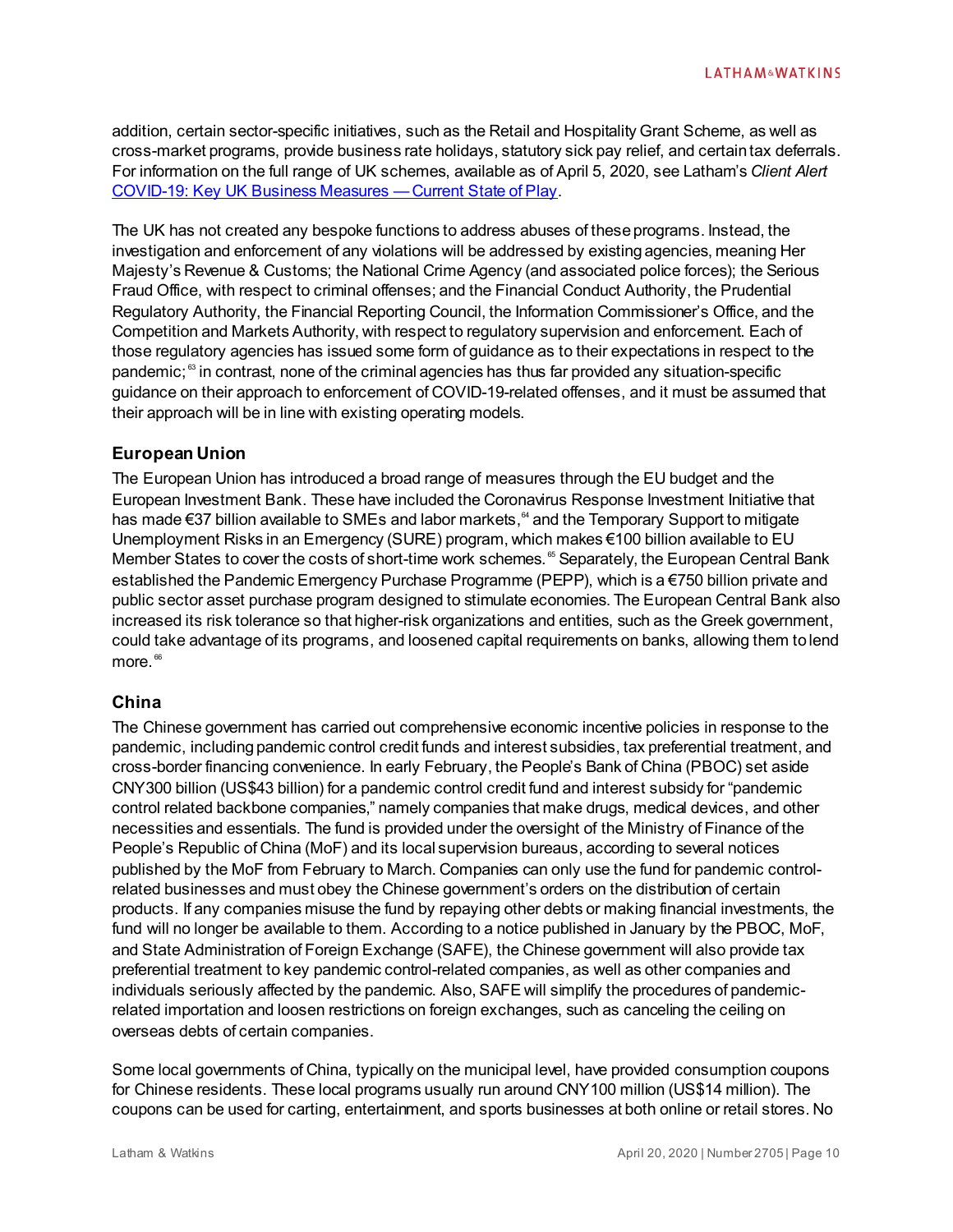local laws or regulations have been promulgated to supervise provision and distribution of consumption coupons, although any misappropriation of consumption coupons would likely lead to criminal or administrative liabilities under existing laws and regulations.

#### **Hong Kong**

The Hong Kong government has introduced a number of relief packages as an economic stimulus to help businesses and individuals through the COVID-19 pandemic. These include a HK\$120 billion (US\$15.4) relief package in the 2020-21 Budget<sup>[67](#page-17-3)</sup> and a HK\$30 billion (US\$4 billion) anti-epidemic fund to provide relief to affected industries and enhance local COVID-19 combat measures; and an additional HK\$137.5 billion (US\$18 billion) financial relief package.<sup>[68](#page-17-4)</sup>

The financial relief packages focus on job retention, providing subsidies to support SMEs and hard-hit industries (such as the airline, construction, and hotel and tourism sectors), and easing cash flow pressures on businesses and individuals to alleviate the financial burden on the local community.

Hong Kong has not created any new mechanism to oversee the use of these stimulus packages. Potential misuse will likely be subject to investigation and enforcement by existing enforcement agencies, such as the Hong Kong Police Force, the Independent Commission Against Corruption, and the Securities and Futures Commission.

#### **Singapore**

On April 7, 2020, the Singapore Parliament passed the COVID-19 (Temporary Measures) Act (the Act) offering temporary relief to businesses and individuals who are unable to fulfill their contractual obligations because of COVID-19 and providing temporary amendments to bankruptcy and insolvency laws. The measures under the Act apply for six months and may be extended for an additional six months.

In light of the extraordinary circumstances caused by COVID-19, the Act applies retroactively and covers contractual obligations to be performed on or after February 1, 2020 and contracts entered into or renewed before March 25, 2020. To safeguard against fraud and abuse, professionals such as accountants and lawyers will be appointed by the Ministry for Law as assessors (Assessors) to decide if the inability to perform contractual obligations was materially caused by COVID-19 and will have the powers to grant relief that is just and equitable in the circumstances. The Assessors may take into account the ability and financial capacity of the defaulting party to perform the obligation that is the subject of the application, among other prescribed factors. The process will take no more than five days at no cost to either party. Parties will not be allowed to be represented by lawyers, and the Assessors' decisions will be final and not appealable.

The Act also amends bankruptcy and insolvency laws by increasing the debt thresholds for individuals and businesses and extending the statutory period for individuals and businesses to respond to demands from creditors from 21 days to six months. Company directors will also receive temporary relief through the suspension of the prohibition against trading while the company is insolvent if debts are incurred in the ordinary course of business. Directors remain criminally liable, however, if the debts are incurred fraudulently under the Companies Act. For more information regarding the types of contracts covered by the Act and amendments to the bankruptcy and insolvency laws, available as of April 7, 2020, see Latham's blog pos[t Relief in the Time of COVID-19 –](https://www.jdsupra.com/legalnews/relief-in-the-time-of-covid-19-13595/) Temporary Measures.

The Singapore government to date has also issued two supplementary budgets — the Resilience Budget $^{\text{\tiny {69}}}$  $^{\text{\tiny {69}}}$  $^{\text{\tiny {69}}}$  and the Solidarity Budget $^{\text{\tiny $\prime$}}$  — that provide a variety of relief, including sector-specific relief for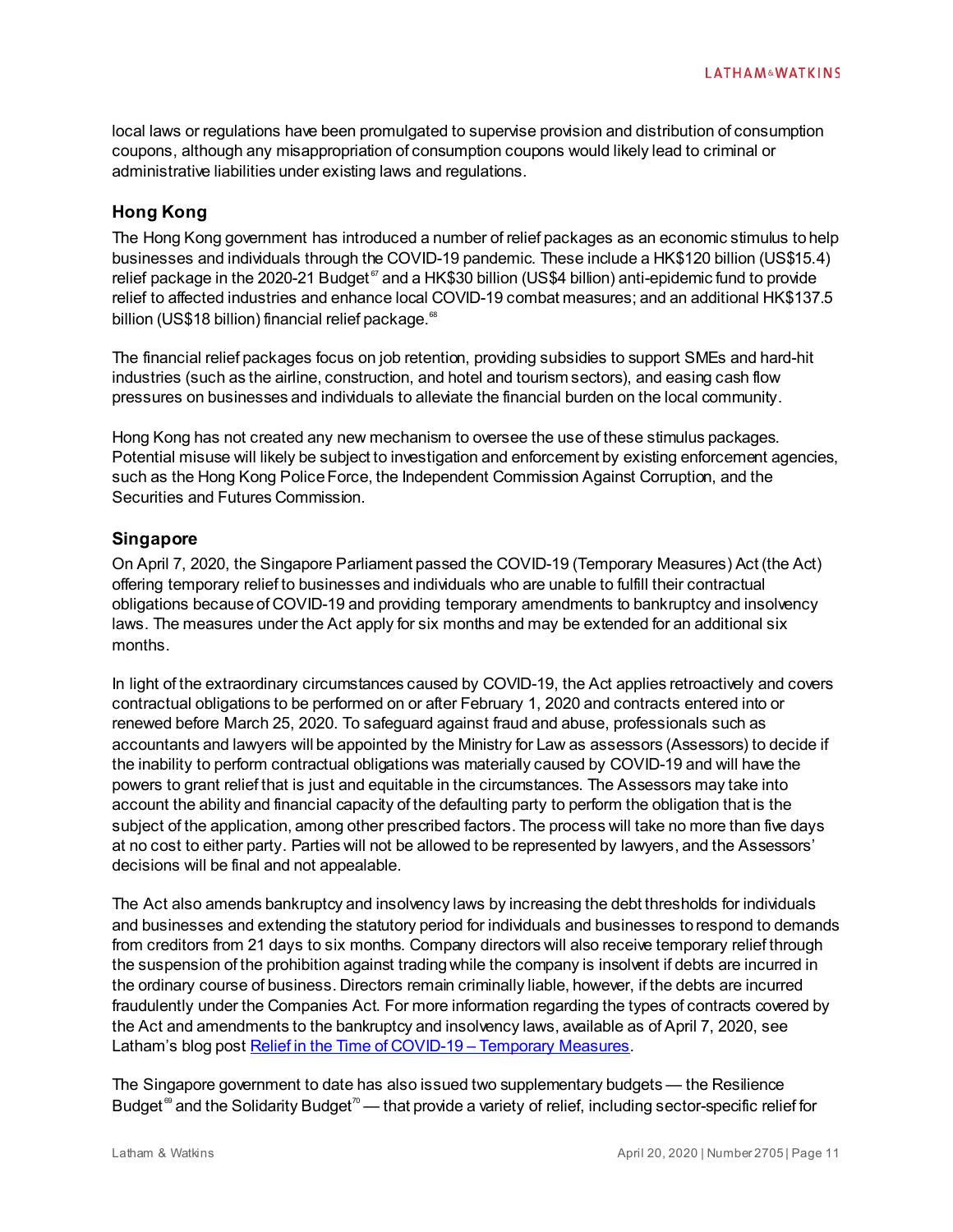the airline industry, tourism industry, maritime industry, land transport sector, and arts and culture sector. The various ministries will be providing more details on these measures in the coming months. While there is no specific mention of investigative powers on the use of grants and funds provided under the various relief schemes, it is expected that the usual enforcement provisions, as well as the prevention of bribery provisions, will continue to apply.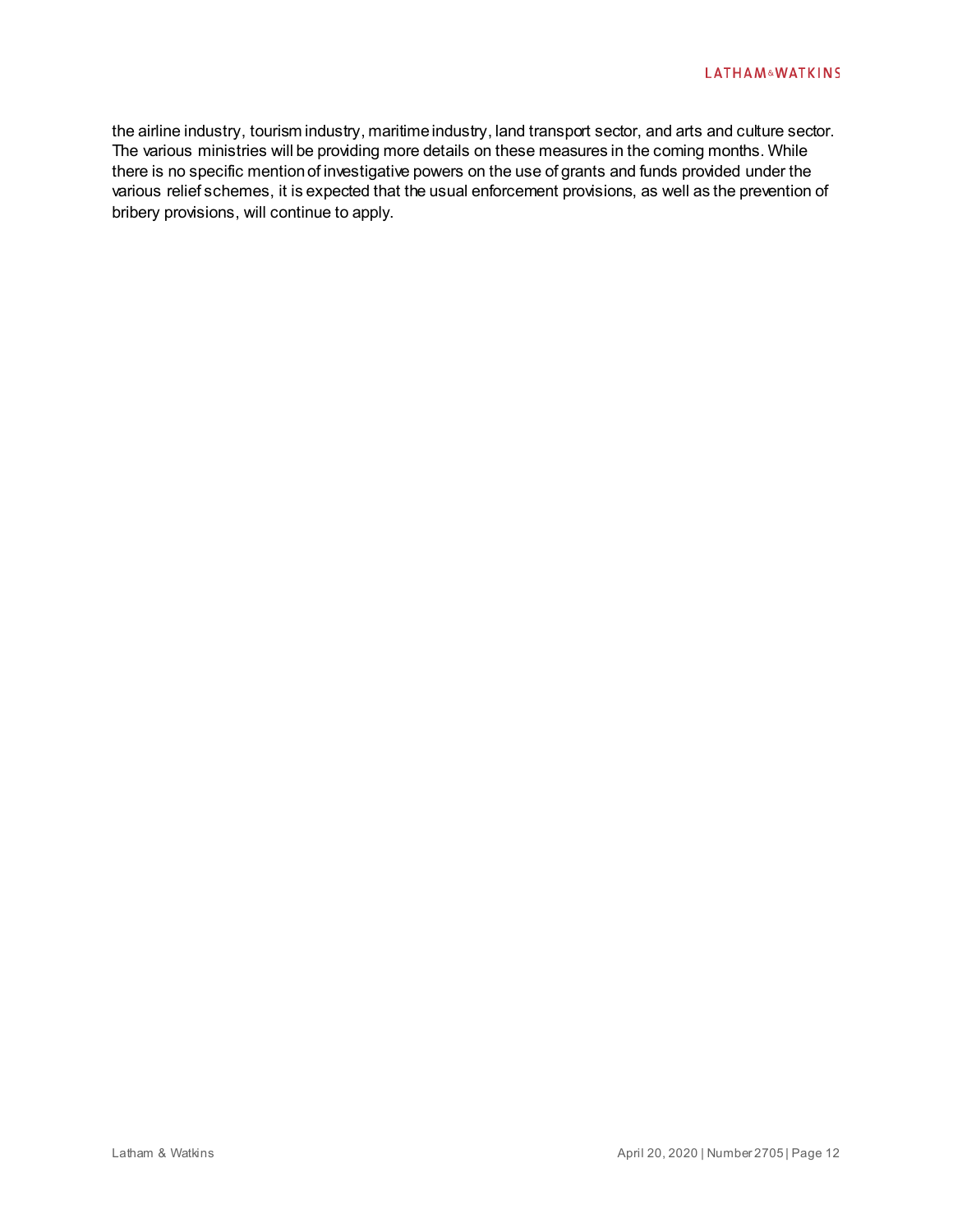| Appendix: New Oversight Mechanisms Established by the CARES Act |  |
|-----------------------------------------------------------------|--|
|-----------------------------------------------------------------|--|

|                                     | <b>Special Inspector General for</b><br>Pandemic Recovery (SIGPR) <sup>71</sup>                                                                                                                                                                                                                                                                | <b>Pandemic Response Accountability</b><br>Committee (Committee) <sup>72</sup>                                                                                                                                                                                                                                                                                                                                                                                                                                                                                                                      | <b>Congressional Oversight</b><br><b>Commission (Commission)</b>                                                                                                                                                                          |
|-------------------------------------|------------------------------------------------------------------------------------------------------------------------------------------------------------------------------------------------------------------------------------------------------------------------------------------------------------------------------------------------|-----------------------------------------------------------------------------------------------------------------------------------------------------------------------------------------------------------------------------------------------------------------------------------------------------------------------------------------------------------------------------------------------------------------------------------------------------------------------------------------------------------------------------------------------------------------------------------------------------|-------------------------------------------------------------------------------------------------------------------------------------------------------------------------------------------------------------------------------------------|
| <b>Mandate</b>                      | Conduct, supervise, and coordinate<br>audits and investigations into the<br>"making, purchase, management,<br>and sale of loans, loan guarantees,<br>and other investments made by the<br>Secretary of the Treasury" under the<br><b>CARES Act</b>                                                                                             | Oversee all funds appropriated under the<br>CARES Act and any past or future<br>COVID-19-related measures                                                                                                                                                                                                                                                                                                                                                                                                                                                                                           | Supervise implementation by<br>the Treasury Department and<br>Federal Reserve Board of<br>Title IV of the CARES Act, and<br>assess effectiveness of<br>congressional efforts to<br>provide economic stability in<br>light of the pandemic |
| <b>Scope of</b><br><b>Authority</b> | Undertake investigations, without the<br>Treasury Secretary's approval; issue<br>subpoenas, administer oaths to take<br>testimony; make warrantless arrests<br>and seek arrest and search warrants,<br>without first obtaining authorization<br>from the Attorney General; and refer<br>mattersto the DOJ or other agencies<br>for prosecution | Conduct independent investigations,<br>audits, and reviews; hold public hearings;<br>issue subpoenas (including for testimony<br>of individuals in or outside government);<br>administer oaths to take testimony; make<br>warrantless arrests and seek arrest and<br>search warrants, after first obtaining<br>authorization from the US Attorney<br>General; and refer matters to the DOJ for<br>criminal or civil investigation                                                                                                                                                                   | Take testimony; hold hearings;<br>and otherwise receive<br>evidence as it deems<br>appropriate                                                                                                                                            |
| Who's In<br><b>Charge</b>           | Presidential appointment requiring<br>Senate confirmation; President<br>Trump has nominated Brian D. Miller<br>to serve as the SIGPR                                                                                                                                                                                                           | Nine members consisting of the<br>inspectors general of various federal<br>agencies, including the Departments of<br>Defense, Justice, and the Treasury, who<br>will select a chair for the Committee<br>While the Council selected Glenn Fine to<br>chair the Committee, President Trump<br>later removed Fine from hisposition as<br>acting Inspector General for the<br>Pentagon, rendering him ineligible to<br>chair the Committee<br>The Council also selects an executive<br>director (within 30 days) and a deputy<br>executive director (within 90 days), in<br>consultation with Congress | Five members, including a<br>chair, chosen by the majority<br>and minority leaders of both<br>houses of Congress                                                                                                                          |
| <b>Reporting</b>                    | Quarterly reports to Congress<br>The SIGPR must also report to<br>Congress any instances when it is<br>unreasonably refused or denied<br>information it has sought; President<br>Trump has indicated that any reports<br>to Congress will be subject to<br>"presidential supervision" <sup>74</sup>                                            | Twice yearly reports to Congress<br>When requested information or<br>assistance is "unreasonably refused or<br>not provided, the Committee shall<br>immediately report the circumstances to<br>the appropriate congressional<br>committees"                                                                                                                                                                                                                                                                                                                                                         | Reports to Congress every<br>30 days                                                                                                                                                                                                      |
| <b>Budget</b>                       | US\$25 million                                                                                                                                                                                                                                                                                                                                 | US\$80 million<br>The CARES Act also appropriates almost<br>US\$120 million in additional funding to<br>inspector general offices at agencies<br>included in the Committee, ranging from<br>US\$35 million to the Treasury inspector<br>general to US\$750,000 to the Department<br>of Agriculture inspector general                                                                                                                                                                                                                                                                                | "[S]uch sums as may be<br>necessary for any fiscal year"                                                                                                                                                                                  |
| <b>End Date</b>                     | March 27, 2025                                                                                                                                                                                                                                                                                                                                 | September 30, 2025                                                                                                                                                                                                                                                                                                                                                                                                                                                                                                                                                                                  | September 30, 2025                                                                                                                                                                                                                        |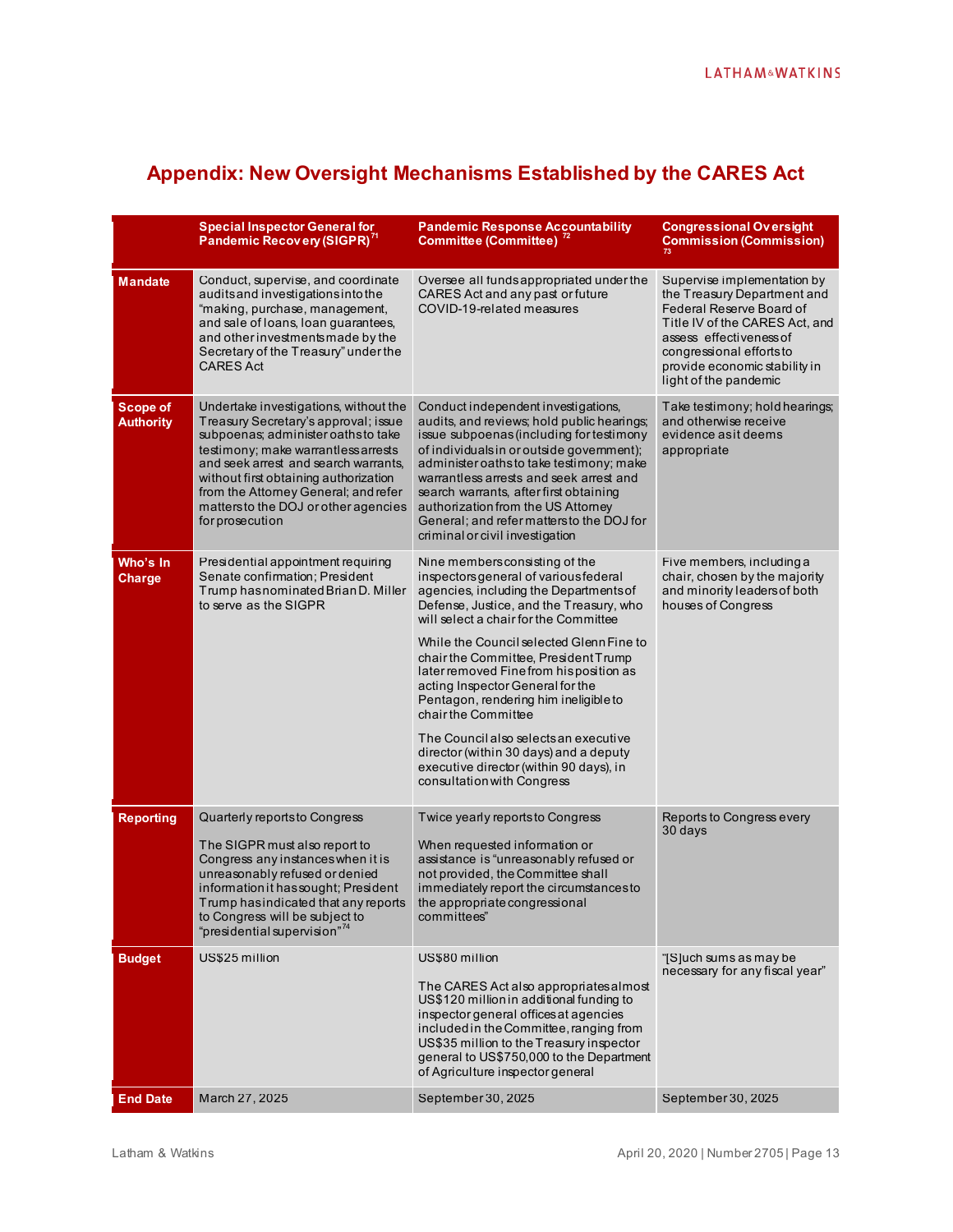*To receive the latest COVID-19-related insights and analysis in your inbox[, subscribe to Latham's](https://www.sites.lwcommunicate.com/5/2399/forms-other/covid-19.asp) [COVID-](https://www.sites.lwcommunicate.com/5/2399/forms-other/covid-19.asp)[19 Resources mailing list](https://www.sites.lwcommunicate.com/5/2399/forms-other/covid-19.asp).*

If you have questions about this *Client Alert*, please contact one of the authors listed below or the Latham lawyer with whom you normally consult:

#### **United States**

**[Douglas K.](https://www.lw.com/people/douglas-yatter) Yatter**

douglas.yatter@lw .com +1.212.906.1211 New York

**[Anne W. Robinson](https://www.lw.com/people/anne-robinson)**

anne.robinson@lw .com +1.202.637.2161 Washington, DC

**[Morgan L. Maddoux](https://www.lw.com/people/morgan-maddoux)** morgan.maddoux@lw .com

+1.202.637.3318 Washington, D.C. **[Jonathan C. Su](https://www.lw.com/people/jonathan-su)** jonathan.su@lw .com +1.202.637.1049 Washington, D.C.

**[Brian C. McManus](https://www.lw.com/people/brian-mcmanus)** brian.mcmanus@lw .com +1.617.948.6016 Boston / Washington, D.C.

**[Jason B. Grover](https://www.lw.com/people/jason-grover)** jason.grover@lw .com +1.312.876.7699 Chicago

**[Nicholas L. McQuaid](https://www.lw.com/people/nicholas-mcquaid)** nicholas.mcquaid@lw .com +1.212.906.1255 New York / Washington, D.C.

**[Corey A. Calabrese](https://www.lw.com/people/corey-calabrese)** corey.calabrese@lw .com +1.212.906.1839 New York

**[Elizabeth A. Parvis](https://www.lw.com/people/elizabeth-parvis)** elizabeth.parvis@lw.com +1.212.906.4779 New York

**[Benjamin A. Naftalis](https://www.lw.com/people/benjamin-naftalis)**

benjamin.naftalis@lw .com +1.212.906.1713 New York

**[Natalie Hardwick Rao](https://www.lw.com/people/natalie-hardwick-rao)** natalie.rao@lw.com +1.202.637.2164 Washington, D.C.

**[Catherine J. Yao](https://www.lw.com/people/catherine-yao)** catherine.yao@lw .com +1.202.637.2262 Washington, D.C.

#### **United Kingdom andEuropean Union**

#### **[Stuart Alford QC](https://www.lw.com/people/stuart-alford-QC)**

stuart.alford.qc@lw .com +44.20.7710.4502 London

**[Nathan H.](https://www.lw.com/people/nathan-seltzer) Seltzer**

nathan.seltzer@lw .com +44.20.7710.1020 London / Washington, D.C.

#### **Asia**

#### **[Hui Xu](https://www.lw.com/people/hui-xu)**

hui.xu@lw .com +86.10.5965.7006 Beijing

#### **[Farhana Sharmeen](https://www.lw.com/people/farhana-sharmeen)**

farhana.sharmeen@lw .com +65.6437.5364 Singapore

#### **[Catherine McBride](https://www.lw.com/people/catherine-mcbride)**

catherine.mcbride@lw .com +852.2912.2738 Hong Kong

#### **[Marc Jia Renn Tan](https://www.lw.com/people/marc-jia-renn-tan)**

marc.tan@lw.com +65.6437.5347 Singapore

#### **[Xiao \(Tina\) Wang](https://www.lw.com/people/tina-wang)**

tina.w ang@lw .com +852.2912.279 Hong Kong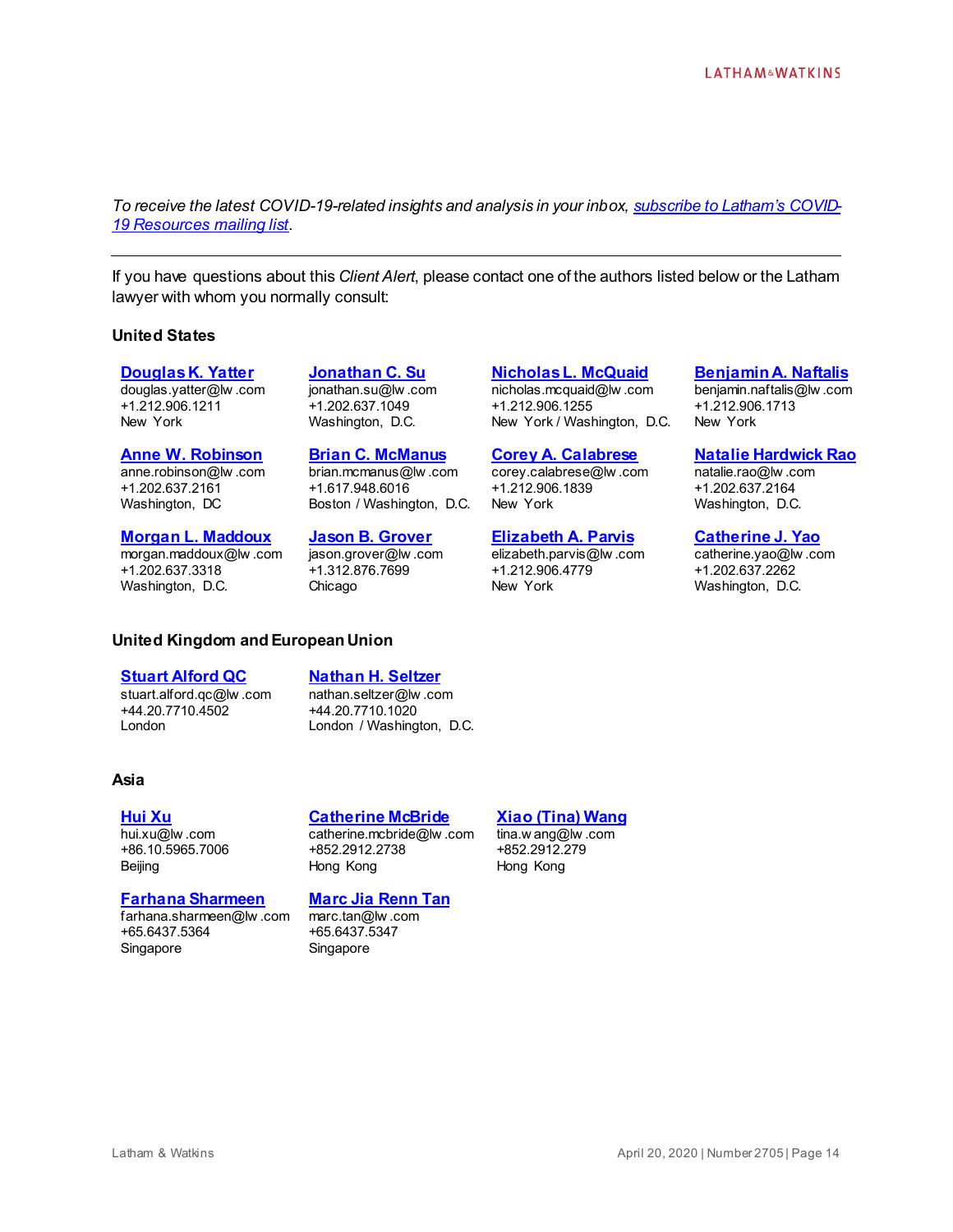#### **You Might Also Be Interested In**

[FAQs: Federal Reserve's Main Street Lending Facilities for Small and](https://www.lw.com/thoughtLeadership/faqs-federal-reserve-main-street-lending-facilities-for-small-and-mid-sized-businesses) Mid-Sized Businesses

[COVID-19: CARES Act Eases Key US Tax Rules, Throwing a Lifeline to Some Businesses](https://wwws.lw.com/thoughtLeadership/covid-19-cares-act-eases-key-us-tax-rules-throwing-a-lifeline-to-some-businesses)

[CMS Expands Healthcare Delivery Options During COVID-19 Pandemic](https://www.lw.com/thoughtLeadership/CMS-Expands-Healthcare-Delivery-Options-During-COVID-19-Pandemic)

[Expanded Medicare Payment Policy and CARES Act Provide Financial Relief for Healthcare Providers](https://www.lw.com/thoughtLeadership/Expanded-Medicare-Payment-Policy-and-CARES-Act-Provide-Financial-Relief-for-Healthcare-Providers-and-Suppliers)  [and Suppliers](https://www.lw.com/thoughtLeadership/Expanded-Medicare-Payment-Policy-and-CARES-Act-Provide-Financial-Relief-for-Healthcare-Providers-and-Suppliers)

[FAQs: Loan Programs for Larger Businesses Under Title IV of the CARES Act](https://www.lw.com/thoughtLeadership/FAQs-Loan-Programs-for-Larger-Businesses-Under-Title-IV-of-the-CARES-Act)

Webcast – [CARES Act: What Businesses Should Know](https://www.lw.com/webcasts/CARES-act-what-businesses-should-know)

Webcast – [Small Business Loans Under the CARES Act: What You Need to Know](https://www.lw.com/webcasts/CARES-Act-small-business-loans-need-to-know)

[FAQs: Small Business Loans Under the CARES Act](https://www.lw.com/thoughtLeadership/FAQs-Small-Business-Loans-Under-the-CARES-Act)

*Client Alert* is published by Latham & Watkins as a news reporting service to clients and other friends. The information contained in this publication should not be construed as legal advice. Should further analysis or explanation of the subject matter be required, please contact the lawyer with whom you normally consult. The invitation to contact is not a solicitation for legal work under the laws of any jurisdiction in which Latham lawyers are not authorized to practice. A complete list of Latham's *Client Alerts* can be found a[t www.lw.com](http://www.lw.com/). If you wish to update your contact details or customize the information you receive from Latham & Watkins, visi[t https://www.sites.lwcommunicate.com/5/178/forms](https://www.sites.lwcommunicate.com/5/178/forms-english/subscribe.asp)[english/subscribe.asp](https://www.sites.lwcommunicate.com/5/178/forms-english/subscribe.asp) to subscribe to the firm's global client mailings program.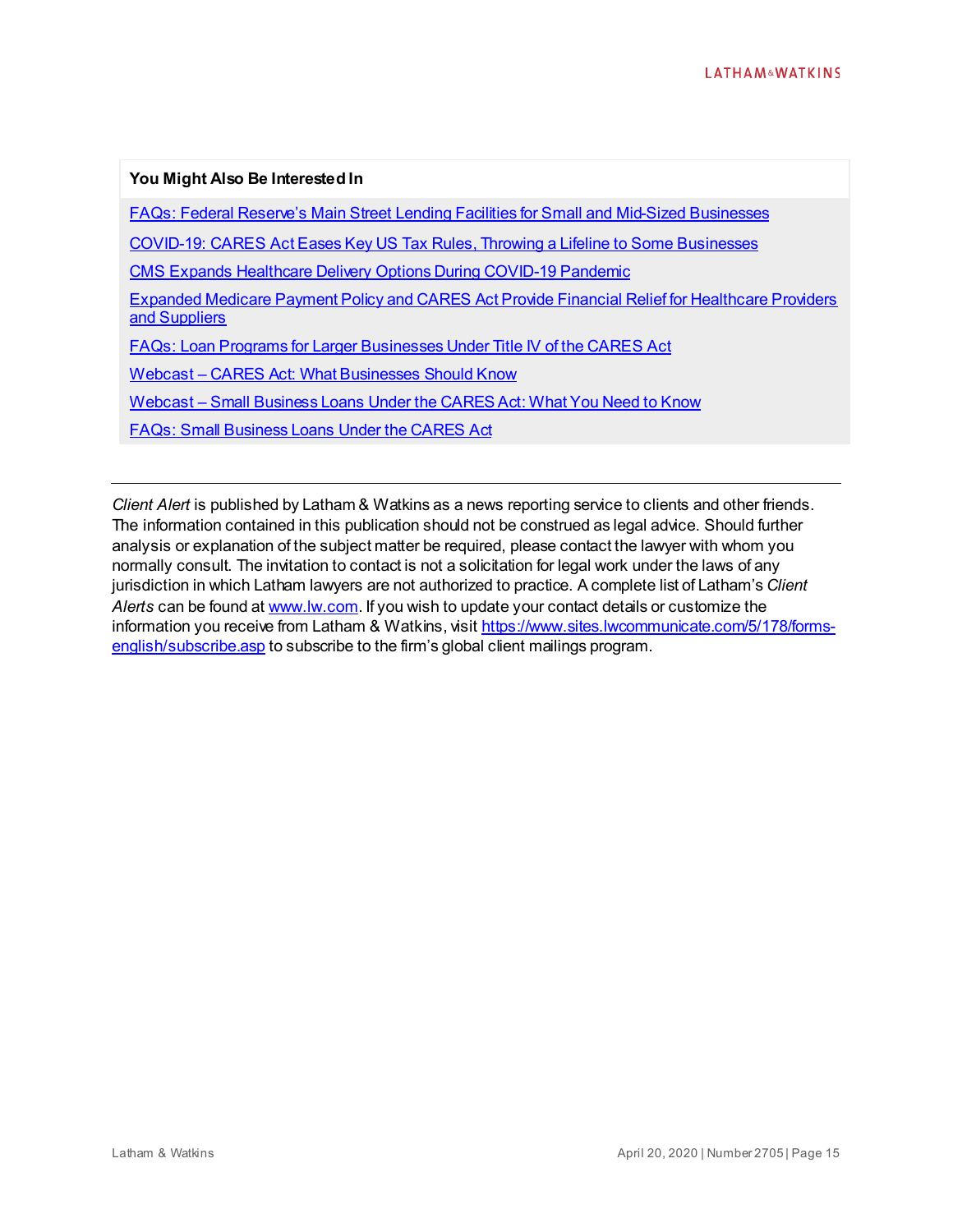#### **Endnotes**

- <span id="page-15-0"></span><sup>1</sup> *See* Press Release, Internal Revenue Serv., *Criminal Investigation (IRS-CI) Cautioned Taxpayers Today To Be Alert for Possible Scams Relating to COVID-19 Economic Impact Payments* (Apr. 3, 2020), [https://www.irs.gov/compliance/criminal](https://www.irs.gov/compliance/criminal-investigation/criminal-investigation-irs-ci-cautioned-taxpayers-today-to-be-alert-for-possible-scams-relating-to-covid-19-economic-impact-payments)[investigation/criminal-investigation-irs-ci-cautioned-taxpayers-today-to-be-alert-for-possible-scams-relating-to-covid-19](https://www.irs.gov/compliance/criminal-investigation/criminal-investigation-irs-ci-cautioned-taxpayers-today-to-be-alert-for-possible-scams-relating-to-covid-19-economic-impact-payments) [economic-impact-payments.](https://www.irs.gov/compliance/criminal-investigation/criminal-investigation-irs-ci-cautioned-taxpayers-today-to-be-alert-for-possible-scams-relating-to-covid-19-economic-impact-payments) l
- <span id="page-15-1"></span><sup>2</sup> *See* CARES Act, Pub. L. No. 116-136, § 4018(c)(1), 134 Stat 281 (2020) [hereinafter, the "CARES Act"].
- <span id="page-15-2"></span><sup>3</sup> See id.  $\S$  4018(g)(1).
- <span id="page-15-3"></span><sup>4</sup> *See id.* § 4018(d)(1)-(2).
- <span id="page-15-4"></span><sup>5</sup> *See id.* § 4018(h).
- <span id="page-15-5"></span><sup>6</sup> *See id.* § 4018(e)(4).
- <span id="page-15-6"></span>Presidential Statement on Signing the CARES Act (Mar. 27, 2020[\), https://www.whitehouse.gov/briefings-statements/statement](https://www.whitehouse.gov/briefings-statements/statement-by-the-president-38/)[by-the-president-38/](https://www.whitehouse.gov/briefings-statements/statement-by-the-president-38/).
- <span id="page-15-7"></span><sup>8</sup> *See* CARES Act § 4018(b)(1).
- <span id="page-15-8"></span><sup>9</sup> *President Donald J. Trump Announces Intent to Nominate Individuals to Key Administration Posts* (Apr. 3, 2020), [https://www.whitehouse.gov/presidential-actions/president-donald-j-trump-announces-intent-nominate-individuals-key](https://www.whitehouse.gov/presidential-actions/president-donald-j-trump-announces-intent-nominate-individuals-key-administration-posts-27/)[administration-posts-27/.](https://www.whitehouse.gov/presidential-actions/president-donald-j-trump-announces-intent-nominate-individuals-key-administration-posts-27/)
- <span id="page-15-9"></span><sup>10</sup> *See id.*
- <span id="page-15-10"></span><sup>11</sup> *See* CARES Act § 15010(b).
- <span id="page-15-11"></span><sup>12</sup> *See id.* § 15010(e)(4)(A).
- <span id="page-15-12"></span><sup>13</sup> See id. § 15010(e)(3)(A)(i) (providing that the Committee shall have the authorities provided under section 6 of the Inspector General Act of 1978); *id.*§ 15010(e)(3)(A)(ii) (providing that the Committee may issue subpoenas to compel the testimony of persons who are not Federal officers or employees).
- <span id="page-15-13"></span>See id. § 15010(e)(3)(A)(i) (providing that the Committee shall have the authorities provided under section 6 of the Inspector General Act of 1978); *see* Inspector General Act of 1978, 5 U.S.C. App. 3, § 6(f)(1)(B), (C).
- <span id="page-15-14"></span><sup>15</sup> *See* CARES Act § 15010(c).
- <span id="page-15-15"></span><sup>16</sup> *See* Press Release, Council of the Inspectors Gen. on Integrity & Efficiency*, Glenn Fine Appointed Chair of CIGIE's Pandemic Response Accountability Committee* (Mar. 30, 2020), [https://ignet.gov/sites/default/files/files/PRAC-press-release.pdf;](https://ignet.gov/sites/default/files/files/PRAC-press-release.pdf) *see also* Ellen Nakashima, *Trump Removes Inspector General Who Was to Oversee \$2 Trillion Stimulus Spending*, Wash. Post (Apr. 7, 2020)*,* [https://www.washingtonpost.com/national-security/trump-removes-inspector-general-who-was-to-oversee-2-trillion](https://www.washingtonpost.com/national-security/trump-removes-inspector-general-who-was-to-oversee-2-trillion-stimulus-spending/2020/04/07/2f0c6cb8-78ea-11ea-9bee-c5bf9d2e3288_story.html)[stimulus-spending/2020/04/07/2f0c6cb8-78ea-11ea-9bee-c5bf9d2e3288\\_story.html](https://www.washingtonpost.com/national-security/trump-removes-inspector-general-who-was-to-oversee-2-trillion-stimulus-spending/2020/04/07/2f0c6cb8-78ea-11ea-9bee-c5bf9d2e3288_story.html).
- <span id="page-15-16"></span><sup>17</sup> *See* CARES Act § 15010(c).
- <span id="page-15-17"></span><sup>18</sup> *See id.* § 15010(d)(2)(B).
- <sup>19</sup> *See id.* § 15010(e)(3)(C).
- <span id="page-15-19"></span><span id="page-15-18"></span><sup>20</sup> *See id.* § 15010.
- <span id="page-15-20"></span><sup>21</sup> *See id.* § 15010(k).
- <span id="page-15-21"></span><sup>22</sup> *See id.* § 4020(a).
- <span id="page-15-22"></span><sup>23</sup> *See id.* § 4020(e).
- <span id="page-15-23"></span><sup>24</sup> *See id.* §§ 4020(b)(2)(B)-4020(c).
- <span id="page-15-24"></span><sup>25</sup> *See id.* § 4020(f).
- <span id="page-15-25"></span><sup>26</sup> *See* Press Release, Nancy Pelosi, Speaker, House of Reps., *Dear Colleague to All Members Announcing House Select Committee on the Coronavirus Crisis* (Apr. 2, 2020[\), https://speaker.gov/newsroom/4220.](https://speaker.gov/newsroom/4220)
- <span id="page-15-26"></span><sup>27</sup> *See id.*
- <span id="page-15-27"></span><sup>28</sup> *See id*.
- <span id="page-15-28"></span><sup>29</sup> *See id.*
- <span id="page-15-29"></span><sup>30</sup> *See* Press Release, Dep' of Justice, *Justice Department Files Its First Enforcement Action Against COVID-19 Fraud* (Mar. 22, 2020)[, https://www.justice.gov/opa/pr/justice-department-files-its-first-enforcement-action-against-covid-19-fraud](https://www.justice.gov/opa/pr/justice-department-files-its-first-enforcement-action-against-covid-19-fraud).
- <span id="page-15-30"></span><sup>31</sup> See Press Release, Dep't of Justice, Attorney General William P. Barr Urges American Public to Report COVID-19 Fraud (Mar. 20, 2020)[, https://www.justice.gov/opa/pr/attorney-general-william-p-barr-urges-american-public-report-covid-19-fraud](https://www.justice.gov/opa/pr/attorney-general-william-p-barr-urges-american-public-report-covid-19-fraud).
- <span id="page-15-31"></span><sup>32</sup> *See* 31 U.S.C. §§ 3733, 3730.
- <span id="page-15-32"></span><sup>33</sup> *See* Civil Monetary Penalties Inflation Adjustment, 85 Fed. Reg. 1832, 1832 (Jan. 13, 2020).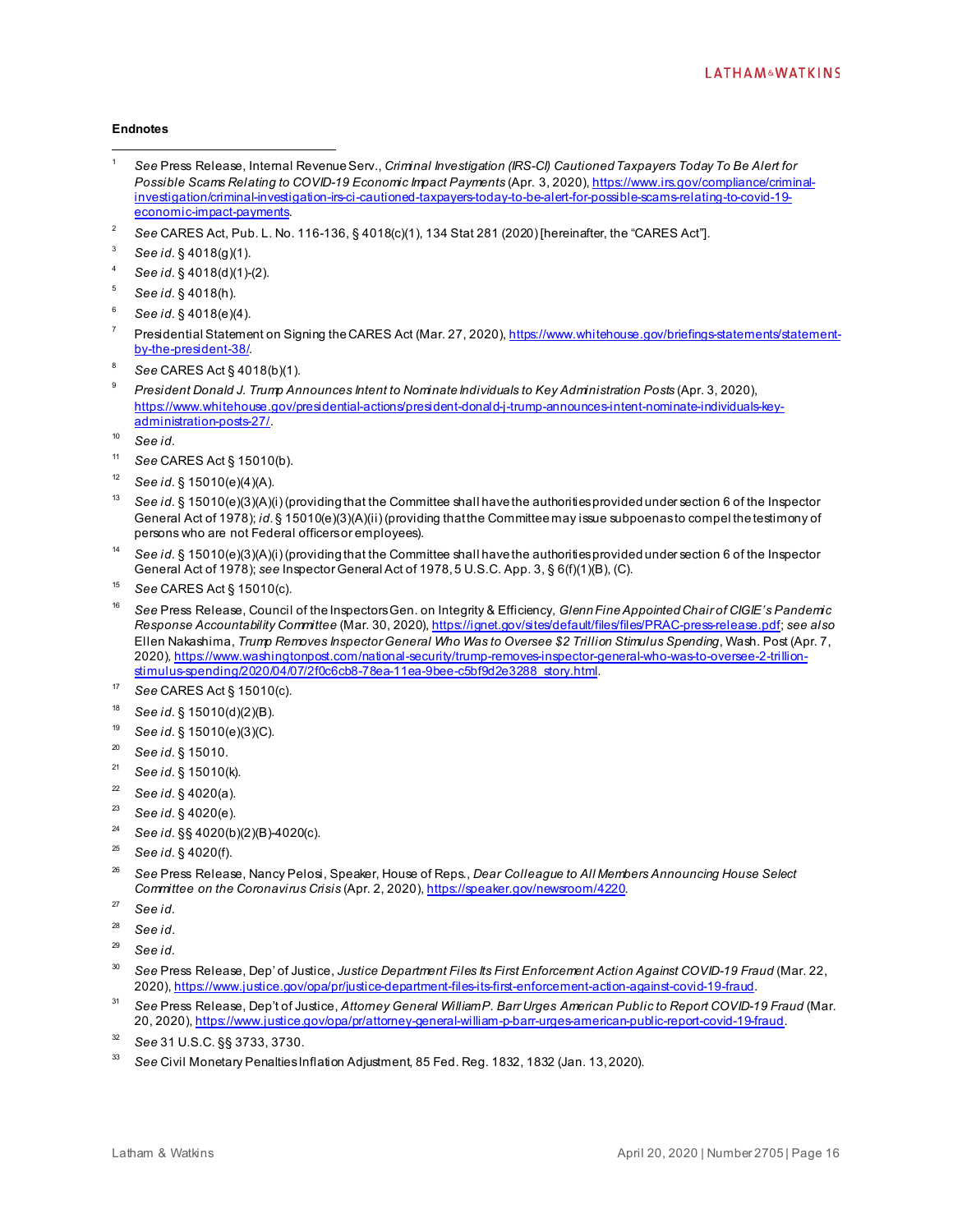<span id="page-16-0"></span>l <sup>34</sup> *See* Press Release, Dep't of Justice, *Justice Department Recovers over \$3 Billion from False Claims Act Cases in Fiscal Year* 2019 (Jan. 9, 2020)[, https://www.justice.gov/opa/pr/justice-department-recovers-over-3-billion-false-claims-act-cases-fiscal-year-](https://www.justice.gov/opa/pr/justice-department-recovers-over-3-billion-false-claims-act-cases-fiscal-year-2019)[2019.](https://www.justice.gov/opa/pr/justice-department-recovers-over-3-billion-false-claims-act-cases-fiscal-year-2019)

- <span id="page-16-2"></span><sup>36</sup> *See, e.g.,* IRS, IRS Data Book – Budget and Workforce (Mar. 19, 2020[\), https://www.irs.gov/statistics/irs-budget-and-workforce.](https://www.irs.gov/statistics/irs-budget-and-workforce)
- <span id="page-16-3"></span><sup>37</sup> *See, e.g.,* SIGTARP, Quarterly Report to Congress (Apr. 20, 2010), [https://www.finance.senate.gov/imo/media/doc/April2010\\_Quarterly\\_Report\\_to\\_Congress.pdf.](https://www.finance.senate.gov/imo/media/doc/April2010_Quarterly_Report_to_Congress.pdf)
- <span id="page-16-4"></span><sup>38</sup> *See* Press Release, Dep't of Justice, *Justice Department Recovers Nearly \$6 Billion from False Claims Act Cases in Fiscal Year 2014* (Nov. 20, 2014), [https://www.justice.gov/opa/pr/justice-department-recovers-nearly-6-billion-false-claims-act-cases-fiscal](https://www.justice.gov/opa/pr/justice-department-recovers-nearly-6-billion-false-claims-act-cases-fiscal-year-2014)[year-2014.](https://www.justice.gov/opa/pr/justice-department-recovers-nearly-6-billion-false-claims-act-cases-fiscal-year-2014)
- <span id="page-16-5"></span><sup>39</sup> *See, e.g.,* Press Release, Dep't of Justice, *United States Settles False Claims Act Action against Estates and Trusts of Layton P. Stuart for \$4 Million* (Oct. 16, 2015), [https://www.justice.gov/opa/pr/united-states-settles-false-claims-act-action-against](https://www.justice.gov/opa/pr/united-states-settles-false-claims-act-action-against-estate-and-trusts-layton-p-stuart-4)[estate-and-trusts-layton-p-stuart-4.](https://www.justice.gov/opa/pr/united-states-settles-false-claims-act-action-against-estate-and-trusts-layton-p-stuart-4)
- <span id="page-16-6"></span><sup>40</sup> *See* Press Release, Dep't of Justice, *Former Onebanc Senior Vice President Indicted on Bank Fraud Charges* (Apr. 2, 2014), <https://www.justice.gov/usao-edar/pr/former-onebanc-senior-vice-president-indicted-bank-fraud-charges>.
- See CARES Act, div. B, tit. VIII (Department of Health and Human Services, Office of the Secretary).
- <span id="page-16-8"></span><span id="page-16-7"></span><sup>42</sup> *See id*.
- <span id="page-16-9"></span><sup>43</sup> *See id*.
- <span id="page-16-10"></span><sup>44</sup> *See* CARES Act § 4003(b). The CARES Act did not define which businesses are "critical to maintaining national security." The Treasury Department has recently issued guidance defining a business "critical to maintaining national security" as one that is (1) performing under a "DX"-priority rated contract or order under the Defense Priorities and Allocations System regulations; or (2) operating under a valid top secret facility security clearance under the National Industrial Security Program regulations. A business that does not meet either of these two criteria may nonetheless be eligible for CARES Act funds if the Secretary of the Treasury determines that the business is critical to maintaining national security, based upon a recommendation and certification by the Secretary of Defense or the Director of National Intelligence. *See* Dep't of Treas., *Q&A: Loans to Air Carriers and Eligible Businesses and National Security Businesses*[, https://home.treasury.gov/system/files/136/CARES-Airline-Loan-](https://home.treasury.gov/system/files/136/CARES-Airline-Loan-Support-Q-and-A-national-security.pdf)[Support-Q-and-A-national-security.pdf](https://home.treasury.gov/system/files/136/CARES-Airline-Loan-Support-Q-and-A-national-security.pdf) (last updated Apr. 10, 2020).
- <span id="page-16-11"></span><sup>45</sup> *See* CARES Act § 4112.
- <span id="page-16-12"></span><sup>46</sup> *See id.* § 4003(c)(3)(D)(1).
- <span id="page-16-13"></span><sup>47</sup> *See id.* § 1109(d)(1)(A).
- <span id="page-16-14"></span><sup>48</sup> *See id.* § 1109(b).
- <span id="page-16-15"></span><sup>49</sup> *See* Interim Final Rule, 85 Fed. Reg. 20811 (Apr. 15, 2020),

federalregister.gov/documents/2020/04/15/2020-07672/business-loan-program-temporary-changes-paycheck-protectionprogram.

- <span id="page-16-16"></span><sup>50</sup> *See id.* §§ 18001(b)(c), 18004(a).
- <span id="page-16-17"></span><sup>51</sup> *See id.* § 18004(c)
- <sup>52</sup> *See* CARES Act, div. B, tit. I (Agricultural Programs, Office of the Secretary).
- <span id="page-16-19"></span><span id="page-16-18"></span><sup>53</sup> *See id.* § 11002.
- <span id="page-16-20"></span><sup>54</sup> See CARES Act, div. B, tit. III (Department of Defense, Procurement, Defense Production Act Purchases).
- <span id="page-16-21"></span><sup>55</sup> *See id.* §§ 1107(a)(1), (6).
- <span id="page-16-22"></span><sup>56</sup> *See, e.g., id.* §§ 1110(a)(2), (b).
- <span id="page-16-23"></span><sup>57</sup> *See id.* § 4003(c)(4).
- <span id="page-16-24"></span><sup>58</sup> *See* Press Release, Bd. of Governors, Federal Reserve, *Federal Reserve Takes Additional Actions to Provide up to \$2.3 Trillion in Loans to Support the Economy* (Apr. 9, 2020), <https://www.federalreserve.gov/newsevents/pressreleases/monetary20200409a.htm.>
- <span id="page-16-25"></span><sup>59</sup> *See* Press Release, Nancy Pelosi, Speaker, and Ro Khanna, Member, House of Reps., *Pelosi, Khanna Urge Sec. Mnuchin and SBA Admin. Carranza to Support Startups* (Mar. 31, 2020[\), https://www.speaker.gov/newsroom/33120-0](https://www.speaker.gov/newsroom/33120-0).
- <sup>60</sup> *See* CARES Act §§ 1107(a)(1), (6).
- <span id="page-16-27"></span><span id="page-16-26"></span><sup>61</sup> *See* CARES Act § 4003(c)(4).
- <span id="page-16-28"></span>After his initial appointment, the first SIGTARP sent requests to every TARP recipient asking for certifications related to their TARP funds. Many of the responses to these certifications served as the impetus for investigations. *See* SIGTARP, Quarterly Report to Congress (Apr. 21, 2009),

[https://www.sigtarp.gov/Quarterly%20Reports/April2009\\_Quarterly\\_Report\\_to\\_Congress.pdf](https://www.sigtarp.gov/Quarterly%20Reports/April2009_Quarterly_Report_to_Congress.pdf).

<span id="page-16-29"></span><sup>63</sup> *See, e.g.,* Fin. Conduct Auth., *FCA Expectations Regarding Funds in Light of Coronavirus (Covid-19)* (Apr. 15, 2020), [https://www.fca.org.uk/firms/fca-expectations-regarding-funds-coronavirus;](https://www.fca.org.uk/firms/fca-expectations-regarding-funds-coronavirus) Competition & Mkts. Auth., *CMA Approach to* 

<span id="page-16-1"></span><sup>35</sup> *See id.*